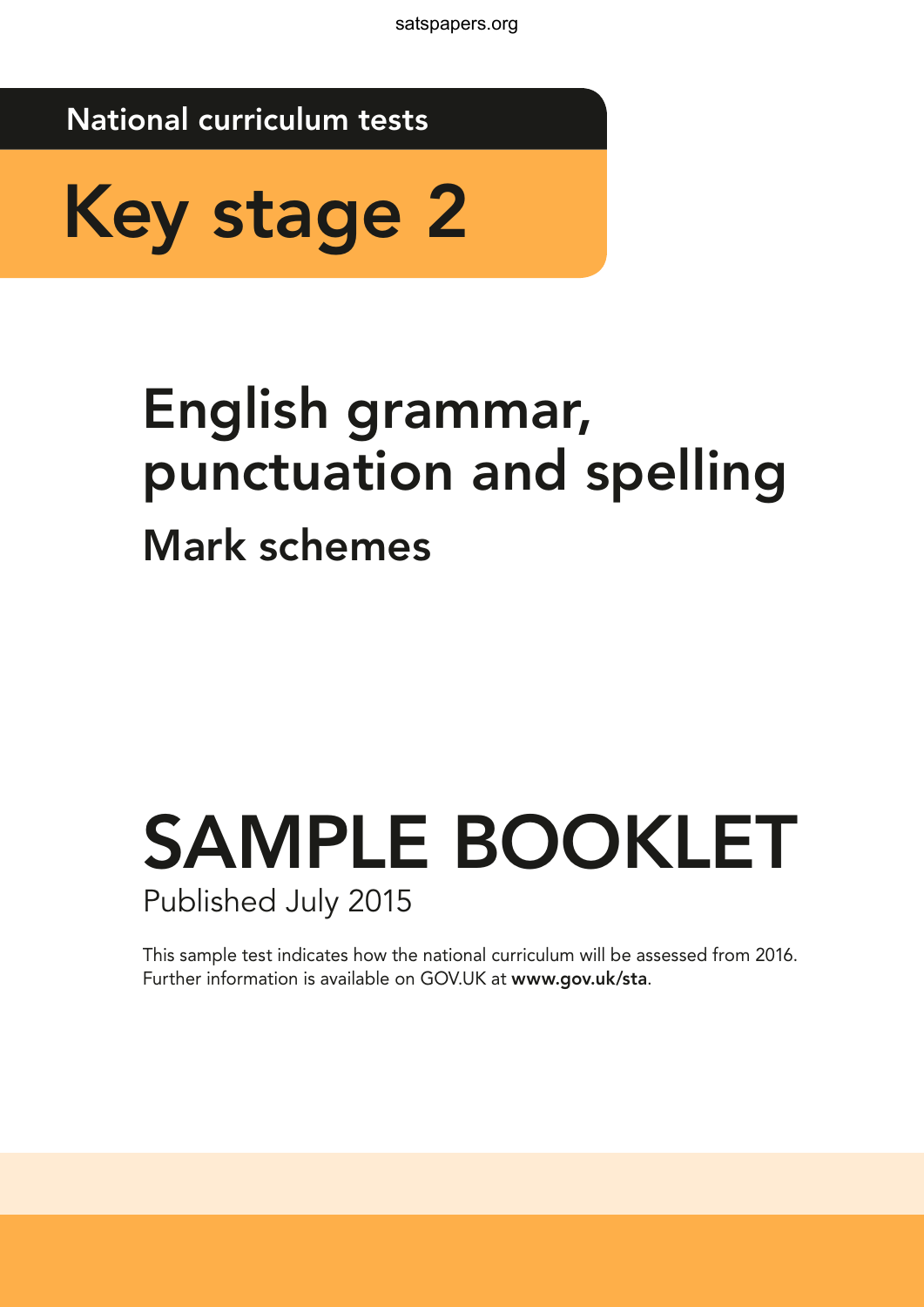[BLANK PAGE]

This page is intentionally blank.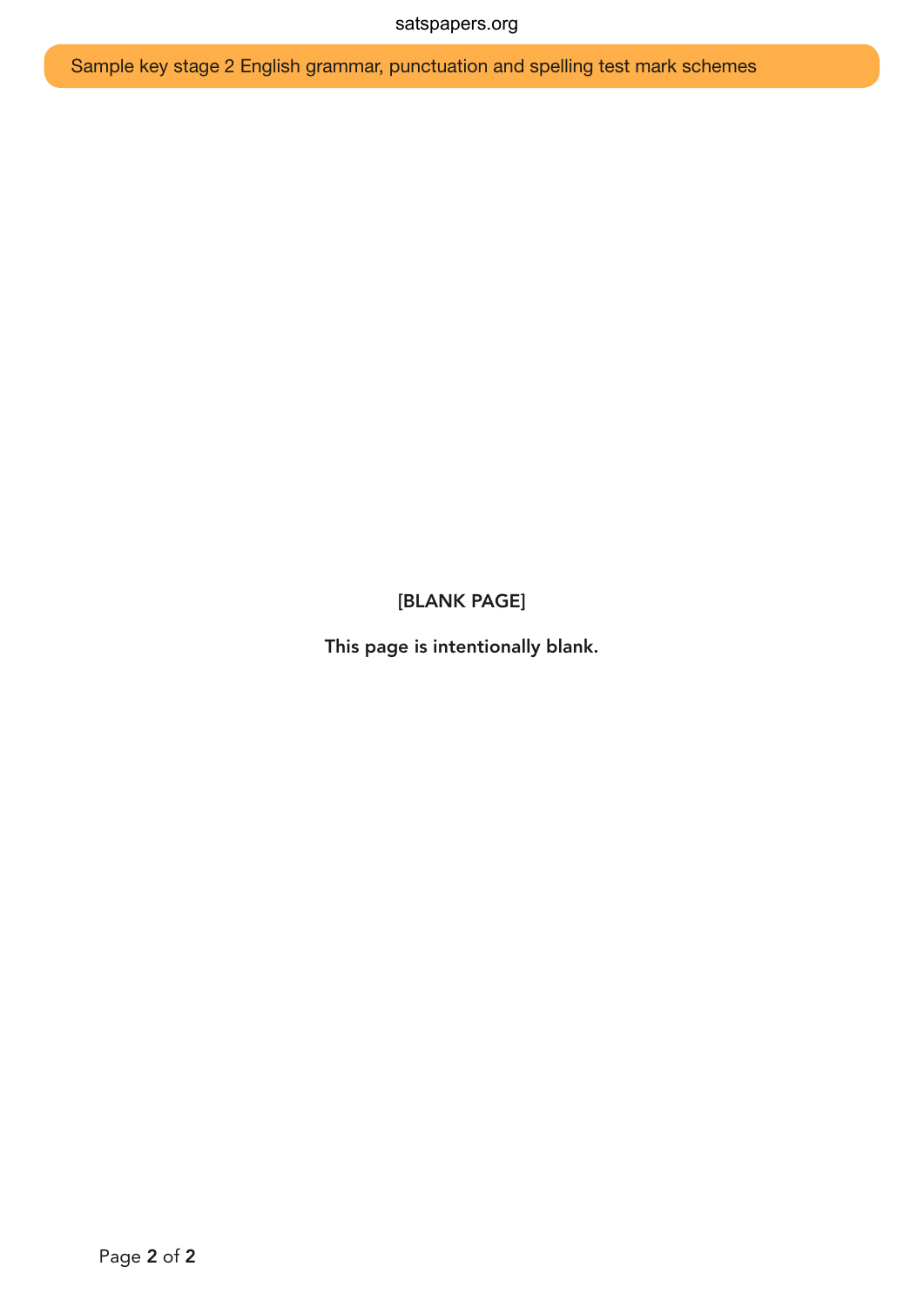## **Contents**

| 1. Introduction                                                                | $\overline{\mathbf{4}}$ |
|--------------------------------------------------------------------------------|-------------------------|
| 2. Structure of the key stage 2 English grammar, punctuation and spelling test | 4                       |
| 3. Content domain coverage                                                     | 4                       |
| 4. Paper 1: questions                                                          | 5                       |
| 4.1 Content domain coverage for Paper 1: questions                             | 5                       |
| 4.2 General guidance on marking Paper 1: questions                             | $\overline{7}$          |
| 4.3 Explanation of the mark schemes for Paper 1: questions                     | 9                       |
| 5. Mark schemes for Paper 1: questions                                         | 10                      |
| 6. Paper 2: spelling                                                           | 23                      |
| 6.1 Content domain coverage for Paper 2: spelling                              | 23                      |
| 6.2 General guidance on marking Paper 2: spelling                              | 23                      |
| 6.3 Pupil version of Paper 2: spelling                                         | 23                      |
| 7. Mark schemes for Paper 2: spelling                                          | 24                      |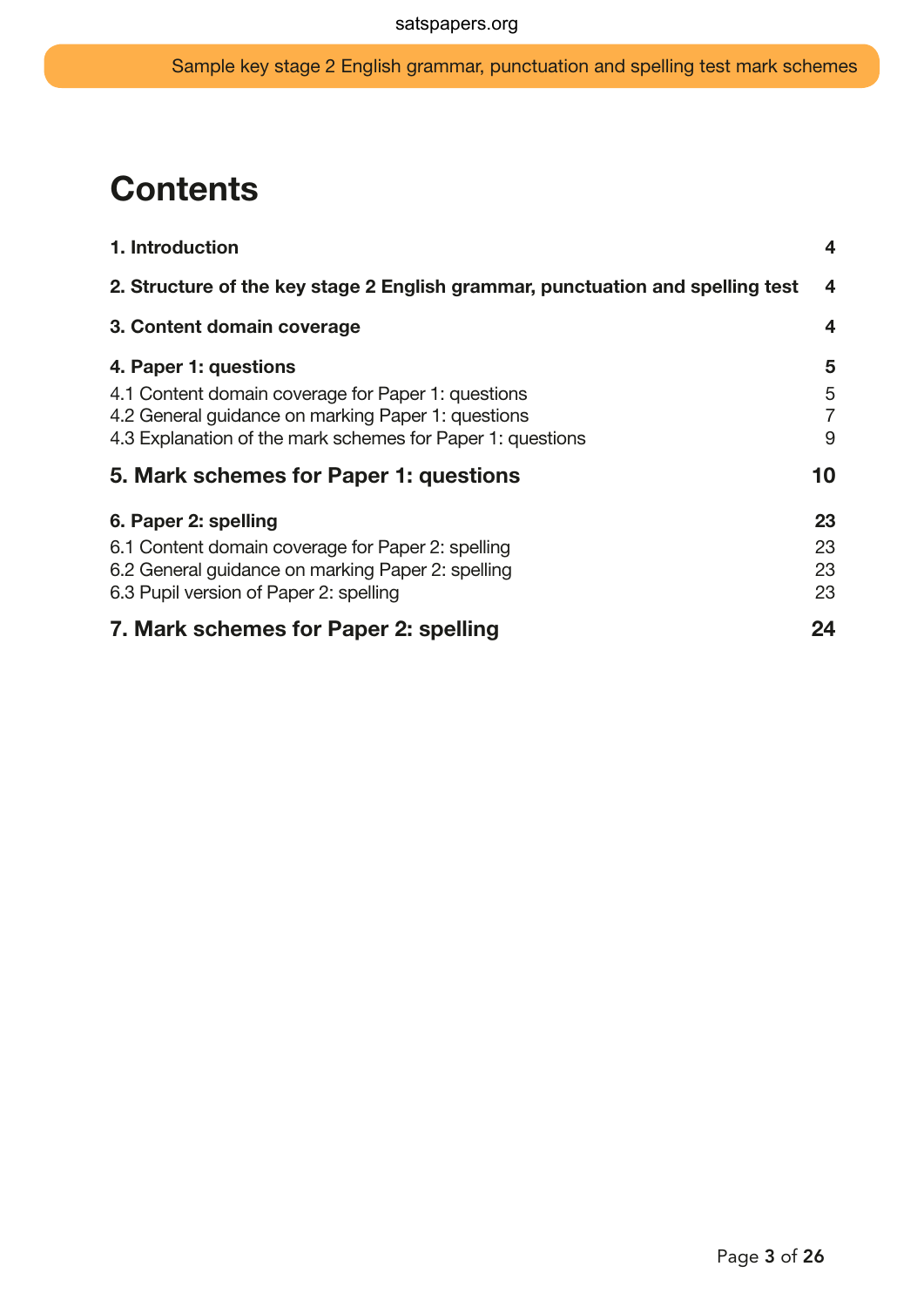## <span id="page-3-0"></span>1. Introduction

The Standards and Testing Agency (STA) is responsible for the development and delivery of statutory tests and assessments. STA is an executive agency of the Department for Education.

The 2014 national curriculum will be assessed for the first time in May 2016. The sample test and mark schemes set out how the new national curriculum will be assessed from 2016 onwards. This test has been developed to meet the specification set out in the test framework for English grammar, punctuation and spelling at key stage 2. The test frameworks are on the GOV.UK website at www.gov.uk/sta.

A new test and mark scheme will be developed each year.

The key stage 2 tests will be marked by external markers. The sample tests will be marked by teachers if they are used to prepare pupils for the 2016 tests.

Scaled score conversion tables are not included in this document. Conversion tables are produced as part of the standard-setting process. As the sample tests are not subject to standard setting, they are not available for these tests. Scaled score conversion tables for the 2016 tests will be published at www.gov.uk/sta in June 2016.

A variety of questions has been included in this sample test to demonstrate the formats and curriculum content that pupils may encounter in a live test. A commentary is provided in the mark scheme that accompanies each question.

This sample test mark scheme is provided to give teachers an indication of how the tests will be marked. The mark schemes for the sample tests have been subject to a shorter process than the full, rigorous development process that is used for live mark schemes. The pupil examples are based on responses gathered from the test trialling process.

The sample test and mark schemes have been reviewed by teachers and other expert reviewers.

## 2. Structure of the key stage 2 English grammar, punctuation and spelling test

The key stage 2 English grammar, punctuation and spelling test materials comprise:

- Paper 1: questions (50 marks)
- Paper 2: spelling (20 marks)

## 3. Content domain coverage

The sample test meets the specification set out in the test framework. Tables 1 and 3 set out the areas of the content domain that are assessed in sample test papers 1 and 2.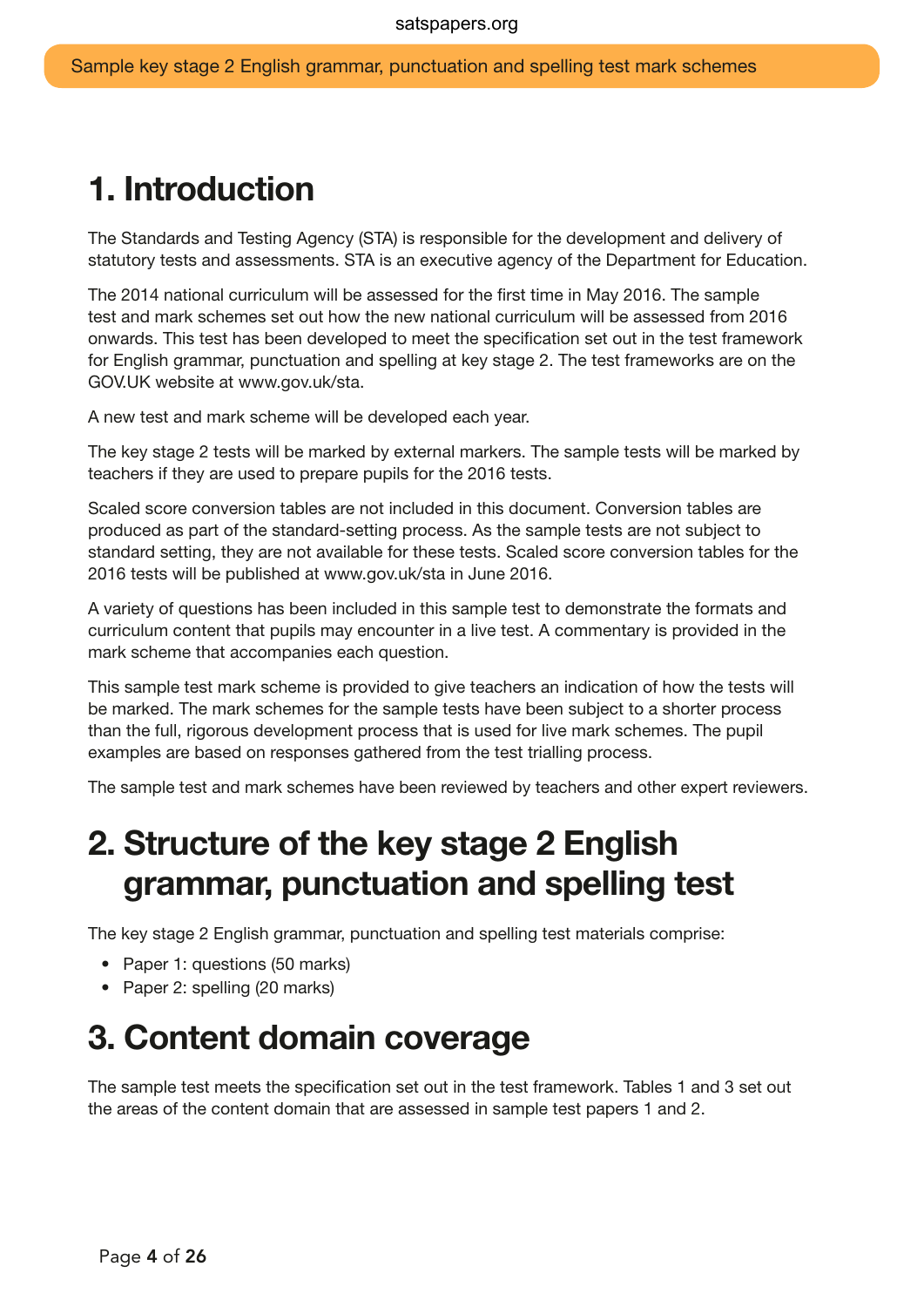## <span id="page-4-0"></span>4. Paper 1: questions

### 4.1 Content domain coverage for Paper 1: questions

Table 1 sets out the content domain coverage for questions in Paper 1. Information relating to the codes in Table 1 can be found in the key stage 2 English grammar, punctuation and spelling test framework.

#### Table 1: Content domain coverage for questions in Paper 1

|                         | G <sub>1</sub>                         | G <sub>2</sub>               | G <sub>3</sub>                                | G <sub>4</sub>                           | G <sub>5</sub> | G <sub>6</sub> | G7                                      |
|-------------------------|----------------------------------------|------------------------------|-----------------------------------------------|------------------------------------------|----------------|----------------|-----------------------------------------|
|                         | Grammatical<br>terms / word<br>classes | Functions<br>of<br>sentences | Combining<br>words,<br>phrases<br>and clauses | Verb forms,<br>tenses and<br>consistency | Punctuation    | Vocabulary     | Standard<br>English<br>and<br>formality |
| $\blacksquare$          |                                        | $\mathbf{1}$                 |                                               |                                          |                |                |                                         |
| $\overline{\mathbf{2}}$ |                                        |                              |                                               | $\mathbf{1}$                             |                |                |                                         |
| $\mathbf 3$             |                                        |                              |                                               |                                          |                | $\mathbf{1}$   |                                         |
| $\overline{\mathbf{4}}$ |                                        |                              |                                               |                                          | $\mathbf{1}$   |                |                                         |
| 5                       |                                        |                              |                                               | $\mathbf{1}$                             |                |                |                                         |
| $\bf 6$                 |                                        |                              |                                               |                                          |                |                | $\mathbf{1}$                            |
| $\overline{7}$          |                                        |                              |                                               |                                          | $\mathbf{1}$   |                |                                         |
| $\bf{8}$                |                                        | $\mathbf{1}$                 |                                               |                                          |                |                |                                         |
| $\boldsymbol{9}$        |                                        |                              |                                               |                                          | $\mathbf{1}$   |                |                                         |
| 10                      | $\mathbf{1}$                           |                              |                                               |                                          |                |                |                                         |
| 11                      | $\mathbf{1}$                           |                              |                                               |                                          |                |                |                                         |
| 12                      | $\mathbf{1}$                           |                              |                                               |                                          |                |                |                                         |
| 13                      |                                        |                              | $\mathbf{1}$                                  |                                          |                |                |                                         |
| 14                      |                                        |                              | $\mathbf{1}$                                  |                                          |                |                |                                         |
| 15                      |                                        |                              |                                               | $\mathbf{1}$                             |                |                |                                         |
| 16                      |                                        |                              |                                               |                                          | $\mathbf{1}$   |                |                                         |
| 17                      |                                        |                              | $\mathbf{1}$                                  |                                          |                |                |                                         |
| 18                      | $\mathbf{1}$                           |                              |                                               |                                          |                |                |                                         |
| 19                      |                                        |                              |                                               |                                          |                | $\mathbf{1}$   |                                         |
| 20                      | $\mathbf{1}$                           |                              |                                               |                                          |                |                |                                         |
| 21                      | $\overline{c}$                         |                              |                                               |                                          |                |                |                                         |
| 22                      |                                        |                              |                                               |                                          |                | $\mathbf{1}$   |                                         |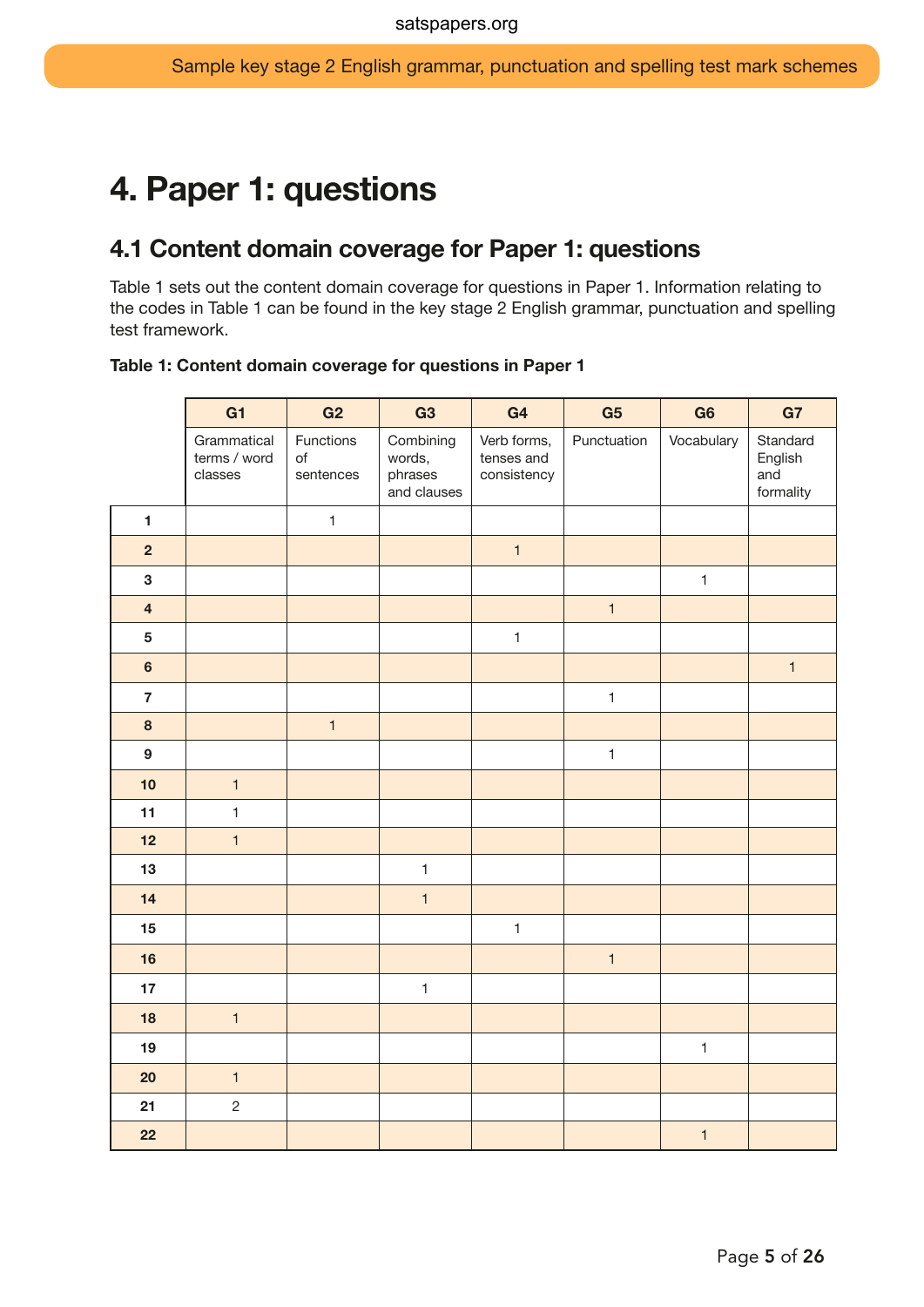|    | G1                                     | G <sub>2</sub>               | G3                                            | G <sub>4</sub>                           | G <sub>5</sub> | G <sub>6</sub> | G7                                      |
|----|----------------------------------------|------------------------------|-----------------------------------------------|------------------------------------------|----------------|----------------|-----------------------------------------|
|    | Grammatical<br>terms / word<br>classes | Functions<br>of<br>sentences | Combining<br>words,<br>phrases<br>and clauses | Verb forms,<br>tenses and<br>consistency | Punctuation    | Vocabulary     | Standard<br>English<br>and<br>formality |
| 23 |                                        |                              |                                               |                                          |                | $\mathbf{1}$   |                                         |
| 24 |                                        |                              | $\mathbf{1}$                                  |                                          |                |                |                                         |
| 25 | $\mathbf{1}$                           |                              |                                               |                                          |                |                |                                         |
| 26 |                                        |                              |                                               |                                          | $\mathbf{1}$   |                |                                         |
| 27 |                                        |                              |                                               | $\mathbf 1$                              |                |                |                                         |
| 28 |                                        |                              |                                               |                                          | $\mathbf{1}$   |                |                                         |
| 29 |                                        |                              |                                               |                                          | $\mathbf{1}$   |                |                                         |
| 30 |                                        |                              |                                               | $\mathbf{1}$                             |                |                |                                         |
| 31 |                                        | $\mathbf{1}$                 |                                               |                                          |                |                |                                         |
| 32 |                                        |                              |                                               |                                          | $\mathbf{1}$   |                |                                         |
| 33 |                                        |                              |                                               |                                          | $\mathbf 1$    |                |                                         |
| 34 | $\mathbf{1}$                           |                              |                                               |                                          |                |                |                                         |
| 35 |                                        |                              |                                               |                                          | $\mathbf 1$    |                |                                         |
| 36 |                                        |                              |                                               |                                          | $\mathbf{1}$   |                |                                         |
| 37 |                                        |                              |                                               | $\mathbf{1}$                             |                |                |                                         |
| 38 |                                        |                              | $\mathbf{1}$                                  |                                          |                |                |                                         |
| 39 |                                        |                              |                                               |                                          |                | $\mathbf{1}$   |                                         |
| 40 | $\mathbf{1}$                           |                              |                                               |                                          |                |                |                                         |
| 41 |                                        |                              |                                               | $\mathbf 1$                              |                |                |                                         |
| 42 | 1                                      |                              |                                               |                                          |                |                |                                         |
| 43 |                                        |                              | $\mathbf{1}$                                  |                                          |                |                |                                         |
| 44 |                                        |                              |                                               | $\mathbf{1}$                             |                |                |                                         |
| 45 |                                        |                              |                                               |                                          | $\mathbf{1}$   |                |                                         |
| 46 | $\mathbf{1}$                           |                              |                                               |                                          |                |                |                                         |
| 47 | $\mathbf{1}$                           |                              |                                               |                                          |                |                |                                         |
| 48 |                                        |                              |                                               |                                          | $\mathbf{1}$   |                |                                         |
| 49 |                                        |                              |                                               |                                          | $\mathbf{1}$   |                |                                         |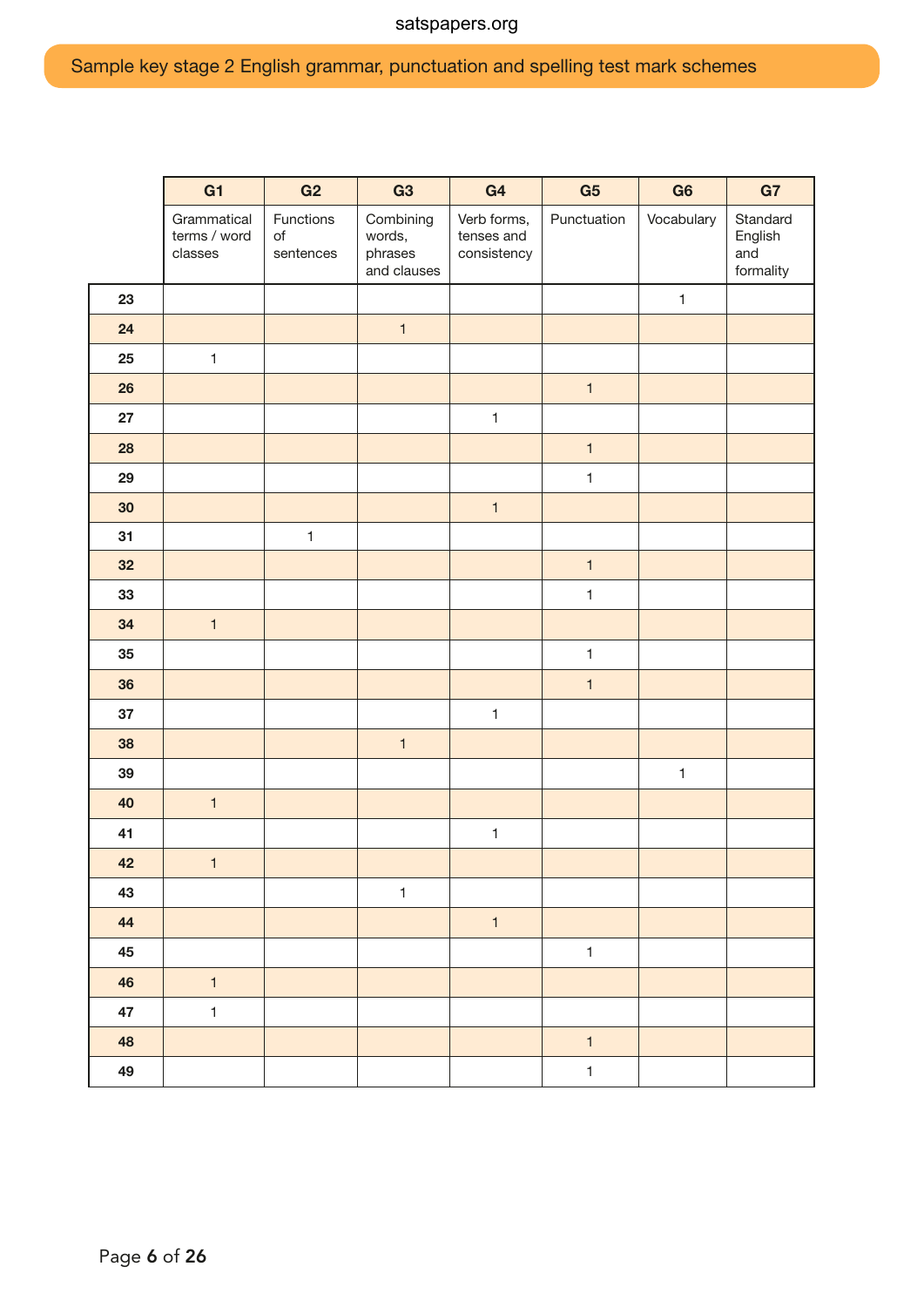## <span id="page-6-0"></span>4.2 General guidance on marking Paper 1: questions

The following guidance applies to all questions in Paper 1. Please read this carefully before applying the individual mark schemes.

|  |  |  | Table 2: General guidance on marking Paper 1 |  |  |  |  |
|--|--|--|----------------------------------------------|--|--|--|--|
|--|--|--|----------------------------------------------|--|--|--|--|

|                                                    | <b>Accept</b>                                                                                                                                                             | Do not accept                                                                                                                                                                                                                                                                                            |
|----------------------------------------------------|---------------------------------------------------------------------------------------------------------------------------------------------------------------------------|----------------------------------------------------------------------------------------------------------------------------------------------------------------------------------------------------------------------------------------------------------------------------------------------------------|
| <b>Tick boxes</b><br>and tables                    | Any unambiguous indication of<br>the correct answer, e.g.<br>the box is crossed rather<br>than ticked<br>the correct answer is<br>$\bullet$<br>circled rather than ticked | Answers in which more than the<br>required number of boxes has<br>been ticked                                                                                                                                                                                                                            |
| <b>Circling or</b><br>underlining of<br>the answer | Any unambiguous indication of<br>the correct answer, such as the<br>answer being enclosed within a<br>box                                                                 | Answers in which more than the<br>required number of words has<br>been circled / underlined<br>Answers in which the correct<br>answer is encircled / underlined,<br>together with any whole<br>surrounding words<br>Answers in which less than half<br>of the required word is encircled<br>/ underlined |
| <b>Drawing lines to</b><br>'match' boxes           | Lines that do not touch the<br>boxes, provided the intention is<br>clear                                                                                                  | Multiple lines drawn to / from<br>the same box (unless this is a<br>question requirement)                                                                                                                                                                                                                |
| <b>Labelling</b>                                   | Clear labels, whether they use<br>the full vocabulary required by<br>the question or an unambiguous<br>abbreviation, e.g.'V' for 'verb'                                   | Ambiguity in labelling, e.g.<br>the use of 'AD' or 'A' where a<br>distinction is required between<br>'adjective' and 'adverb'                                                                                                                                                                            |
| <b>Punctuation</b>                                 | Punctuation that is clear,<br>unambiguous and recognisable<br>as the required punctuation<br>mark                                                                         | Punctuation that is ambiguous,<br>for example if it is unclear<br>whether the mark is a comma or<br>full stop                                                                                                                                                                                            |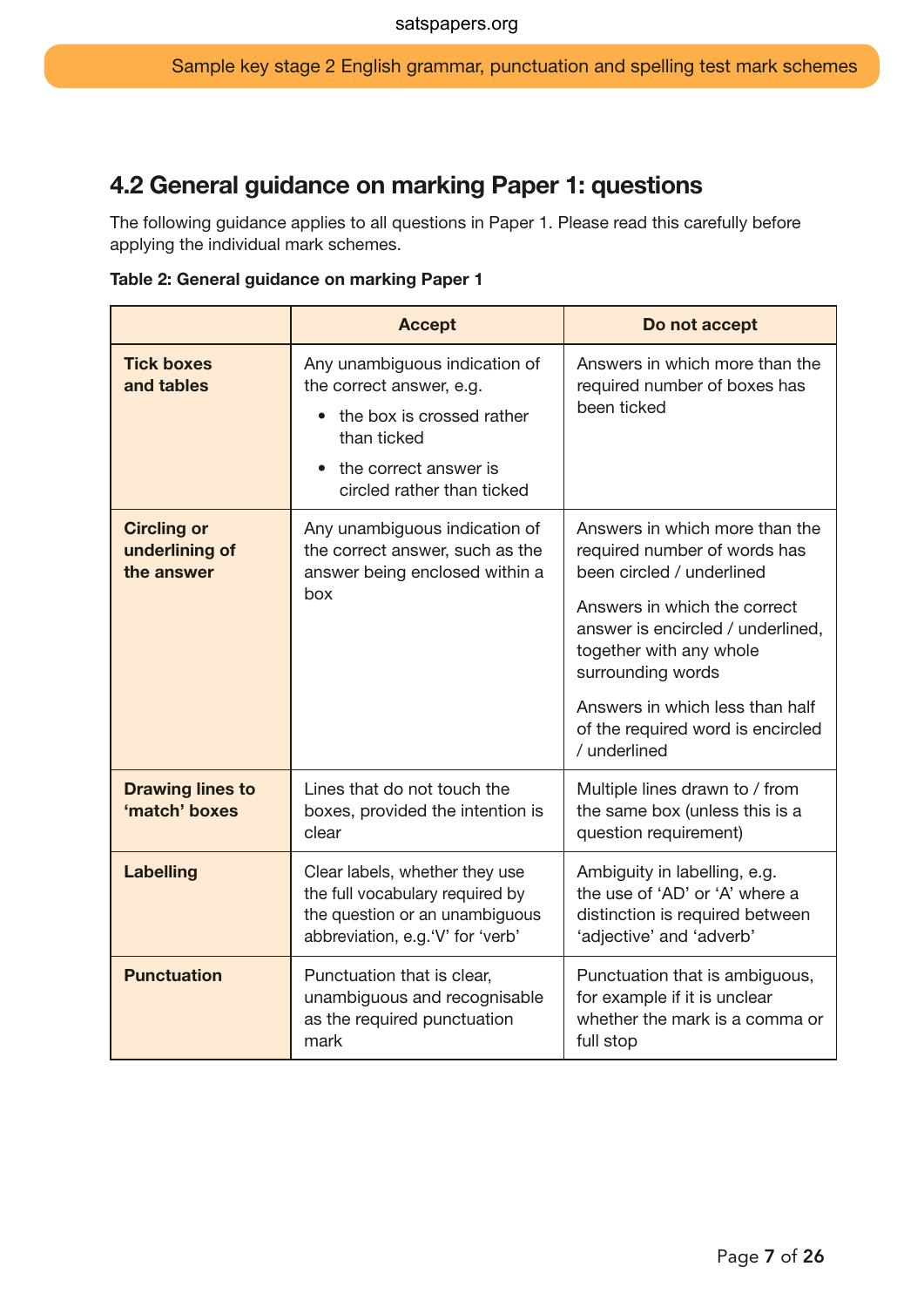|                                                 | <b>Accept</b>                                                                                                                                                                                                                                                                                                                                                                       | Do not accept                                                                                                                                                                                                                        |
|-------------------------------------------------|-------------------------------------------------------------------------------------------------------------------------------------------------------------------------------------------------------------------------------------------------------------------------------------------------------------------------------------------------------------------------------------|--------------------------------------------------------------------------------------------------------------------------------------------------------------------------------------------------------------------------------------|
| <b>Sentences and</b><br>capital letters         | A sentence that has a capital<br>letter and an appropriate<br>punctuation mark indicating the<br>end of the sentence<br>Capital letters that are clear and<br>unambiguous. Where letters<br>do not have unique capital<br>letter forms, the height of the<br>capital letter will be similar to, or<br>greater than, that of letters with<br>ascenders                               | Answers in which capital<br>letters are omitted or placed<br>inappropriately in a sentence,<br>or where an entire word is<br>capitalised<br>Ambiguity in the comparative<br>sizes of letters                                         |
| <b>Spelling</b>                                 | Where no specific mark<br>scheme guidance is given,<br>incorrect spellings of the correct<br>response should be accepted                                                                                                                                                                                                                                                            | Incorrect spellings of answers<br>for which the mark scheme<br>requires correct spelling<br>Correct spelling is generally<br>required for questions<br>assessing contracted forms,<br>plurals, verb tenses, prefixes<br>and suffixes |
| <b>Answers outside</b><br>the expected<br>space | A correct answer given<br>somewhere other than the<br>answer space, providing it is not<br>contradicted by another answer<br>written elsewhere<br>Correct answers that are written<br>in the 'blank' within a question,<br>rather than in the expected<br>space below it<br>Correct answers in which the<br>pupil has written out a word<br>or sentence that is already<br>provided | Answers that are given outside<br>the expected space and<br>contradicted by another answer<br>written elsewhere                                                                                                                      |
| More than one<br>answer given                   | Multiple answers that are all<br>correct according to the mark<br>scheme                                                                                                                                                                                                                                                                                                            | Both correct and incorrect<br>responses given                                                                                                                                                                                        |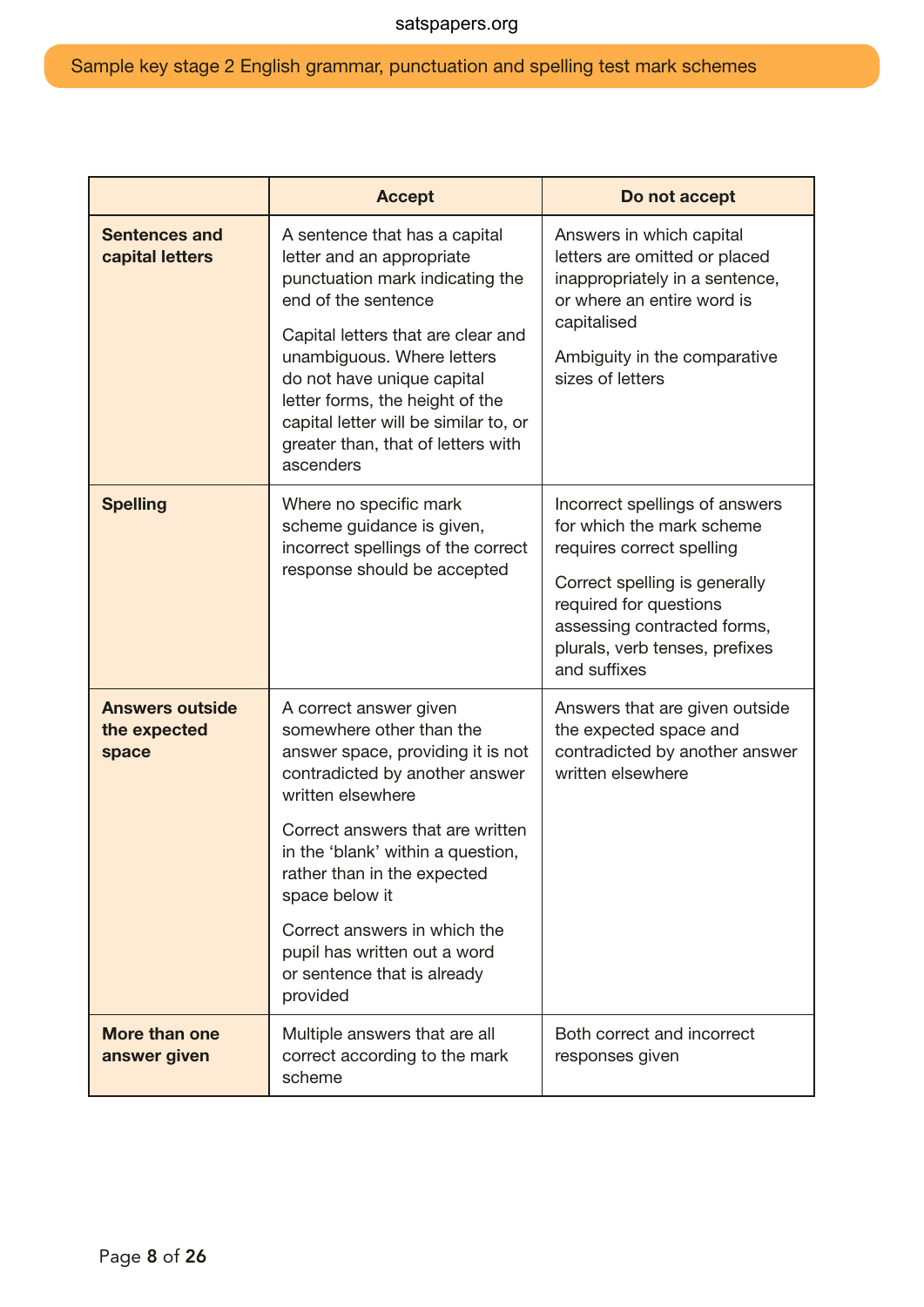<span id="page-8-0"></span>

|                                                                                                                                             | <b>Accept</b>                                                                                                                                                                               | Do not accept                                                                           |
|---------------------------------------------------------------------------------------------------------------------------------------------|---------------------------------------------------------------------------------------------------------------------------------------------------------------------------------------------|-----------------------------------------------------------------------------------------|
| <b>Handwriting</b>                                                                                                                          | Answers that are clear,<br>unambiguous and recognisable,<br>including letters or punctuation<br>marks that have been reversed,<br>but which are still clearly<br>identifiable to the marker | Answers that are unclear or<br>ambiguous                                                |
| <b>Crossed-out</b><br>Correct answers that have not<br>been crossed out<br>answers<br>Correct answers that replace a<br>crossed-out attempt |                                                                                                                                                                                             | Crossed-out answers, whether<br>or not these have been replaced<br>by a further attempt |

### 4.3 Explanation of the mark schemes for Paper 1: questions

Markers should familiarise themselves with the marking guidance in section 4.2 of this document before applying the mark schemes below.

The mark schemes contain the following information for each question:

- a question number
- the question from the test paper
- what is required to answer each question either a correct answer or examples of different types of creditworthy response
- how many marks are available for this question
- any additional guidance that may be relevant
- the content domain reference.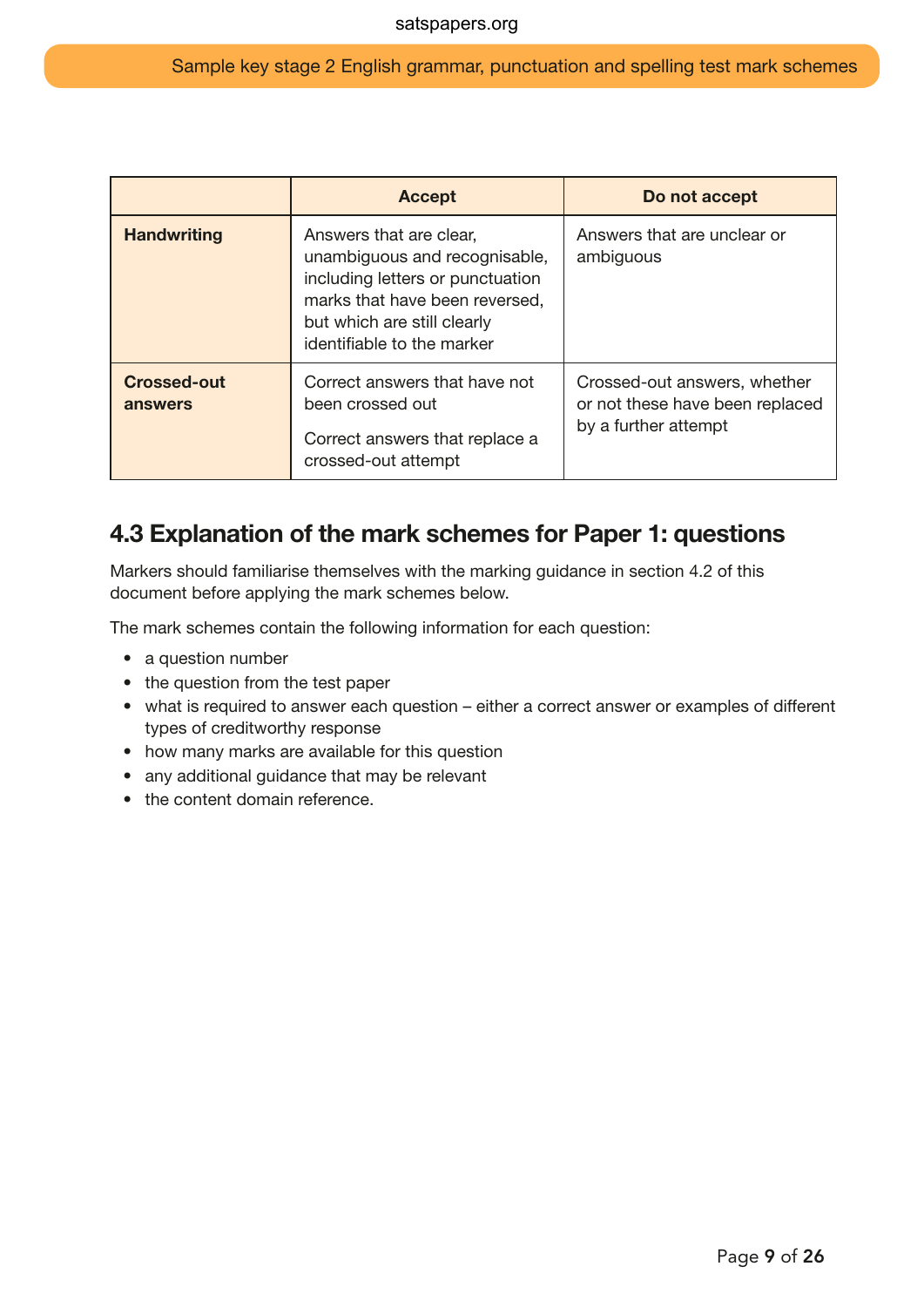## <span id="page-9-0"></span>5. Mark schemes for Paper 1: questions

The commentary has been added to the sample test mark scheme to provide an explanation of how the new national curriculum is assessed through the English grammar, punctuation and spelling test.

| <b>Question</b>        | <b>Requirement</b>                                                                                                                                                                                                                                                                                                                                                                                                                       | <b>Mark</b>    |
|------------------------|------------------------------------------------------------------------------------------------------------------------------------------------------------------------------------------------------------------------------------------------------------------------------------------------------------------------------------------------------------------------------------------------------------------------------------------|----------------|
| 1<br>G2.2              | What time will the film start                                                                                                                                                                                                                                                                                                                                                                                                            | 1 <sub>m</sub> |
|                        | <b>Commentary:</b> This question assesses knowledge of the grammatical patterns that indicate a question<br>and the use of question marks. It appears as the first item in the sample test since initial trialling data<br>shows it to be the question that the most children answered correctly. Subsequent questions are arranged<br>in difficulty order based on trialling data. This question uses a typical multiple-choice format. |                |
| 2 <sup>2</sup><br>G4.2 | is was<br>$\boldsymbol{V}$                                                                                                                                                                                                                                                                                                                                                                                                               | 1 <sub>m</sub> |
| the sentence.          | <b>Commentary:</b> This question assesses tense consistency. This was assessed as 'tense agreement' under<br>the previous test framework. It is not necessary to know the term 'tense consistency' to answer the<br>question correctly. The mark will also be awarded if pupils write the correct response into the spaces in                                                                                                            |                |
| 3<br>G6.2              | <b>Award 1 mark for all five correct.</b><br>mature<br>re<br>understood<br>de<br>legible<br>mis<br>frost<br>im<br>il.<br>do                                                                                                                                                                                                                                                                                                              | 1 <sub>m</sub> |
|                        | <b>Commentary:</b> This question assesses prefixes, which are part of the 'vocabulary' domain of this test.                                                                                                                                                                                                                                                                                                                              |                |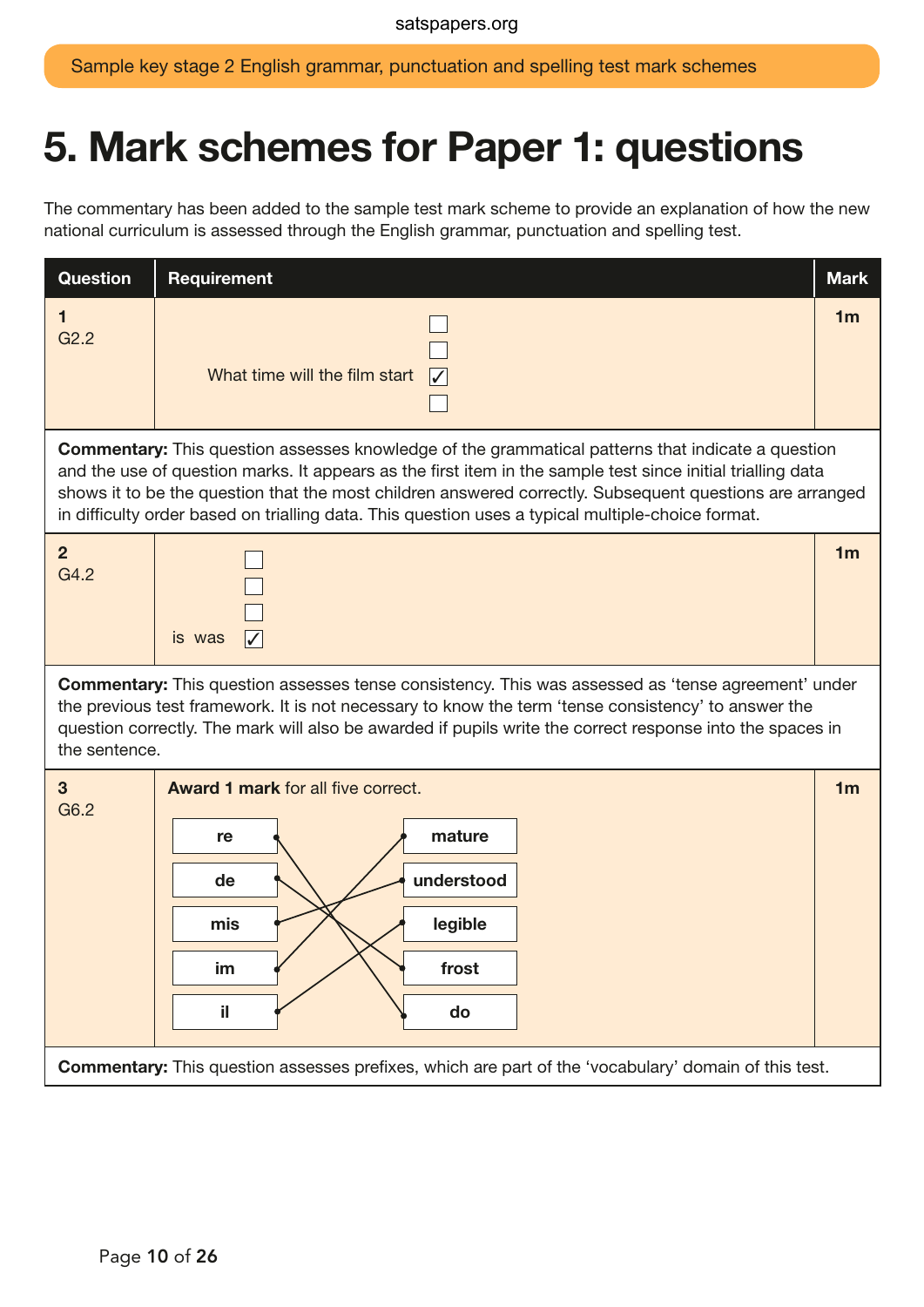| Question                                                                                                                                                                                                                                                                                                                                                                                                                                                                                                                                        | <b>Requirement</b>                                                                                                                                                                                                                                                                         | <b>Mark</b>    |  |  |
|-------------------------------------------------------------------------------------------------------------------------------------------------------------------------------------------------------------------------------------------------------------------------------------------------------------------------------------------------------------------------------------------------------------------------------------------------------------------------------------------------------------------------------------------------|--------------------------------------------------------------------------------------------------------------------------------------------------------------------------------------------------------------------------------------------------------------------------------------------|----------------|--|--|
| $\overline{\mathbf{4}}$<br>G5.6b                                                                                                                                                                                                                                                                                                                                                                                                                                                                                                                | Immediately after dinner, we did the washing up.                                                                                                                                                                                                                                           | 1 <sub>m</sub> |  |  |
|                                                                                                                                                                                                                                                                                                                                                                                                                                                                                                                                                 | <b>Commentary:</b> This question assesses understanding of the use of commas after fronted adverbials,<br>although it is not necessary to explicitly identify the fronted adverbial or to know the term in order to<br>answer the question correctly. This is a new part of the framework. |                |  |  |
| $5\phantom{1}$<br>G4.1a                                                                                                                                                                                                                                                                                                                                                                                                                                                                                                                         | The roof was replaced in 1970.<br>$\vert\mathcal{V}\vert$                                                                                                                                                                                                                                  | 1 <sub>m</sub> |  |  |
|                                                                                                                                                                                                                                                                                                                                                                                                                                                                                                                                                 | <b>Commentary:</b> This question assesses identification of the past tense and knowledge of the term. This is a<br>new part of the test framework, in addition to the generic test reference code for verbs.                                                                               |                |  |  |
| 6<br>G7.1                                                                                                                                                                                                                                                                                                                                                                                                                                                                                                                                       | <b>Award 1 mark for two correct words encircled.</b><br>We was /(were) planning to hold a cake sale at school.<br>was)/ were chosen to design the posters.                                                                                                                                 | 1 <sub>m</sub> |  |  |
|                                                                                                                                                                                                                                                                                                                                                                                                                                                                                                                                                 | <b>Commentary:</b> This question assesses Standard English forms for verb inflections. Questions requiring<br>Standard English forms for verb inflections also appeared in previous tests, under the test reference code<br>for subject-verb agreement.                                    |                |  |  |
| 7<br>G5.8                                                                                                                                                                                                                                                                                                                                                                                                                                                                                                                                       | <b>Award 1 mark</b> for the correct contracted form.<br>· doesn't                                                                                                                                                                                                                          | 1 <sub>m</sub> |  |  |
| <b>Commentary:</b> This question assesses the use of apostrophes for contracted forms. It is not necessary<br>to know the term 'apostrophe' in order to answer the question correctly, but the term 'contracted form' is<br>used in the question and will be used in questions assessing this area of the content domain. Note that<br>the correct spelling of the word and correct placement of the apostrophe are required for the award of the<br>mark; this is the case with all questions in which pupils have to write a contracted form. |                                                                                                                                                                                                                                                                                            |                |  |  |
| 8<br>G2.2                                                                                                                                                                                                                                                                                                                                                                                                                                                                                                                                       | This is the book you asked for, isn't it                                                                                                                                                                                                                                                   | 1 <sub>m</sub> |  |  |
|                                                                                                                                                                                                                                                                                                                                                                                                                                                                                                                                                 | <b>Commentary:</b> This question assesses knowledge of the grammatical patterns that indicate a question<br>and the use of question marks. Pupils will need to recognise that question tags can be used to form<br>questions in order to answer this question correctly.                   |                |  |  |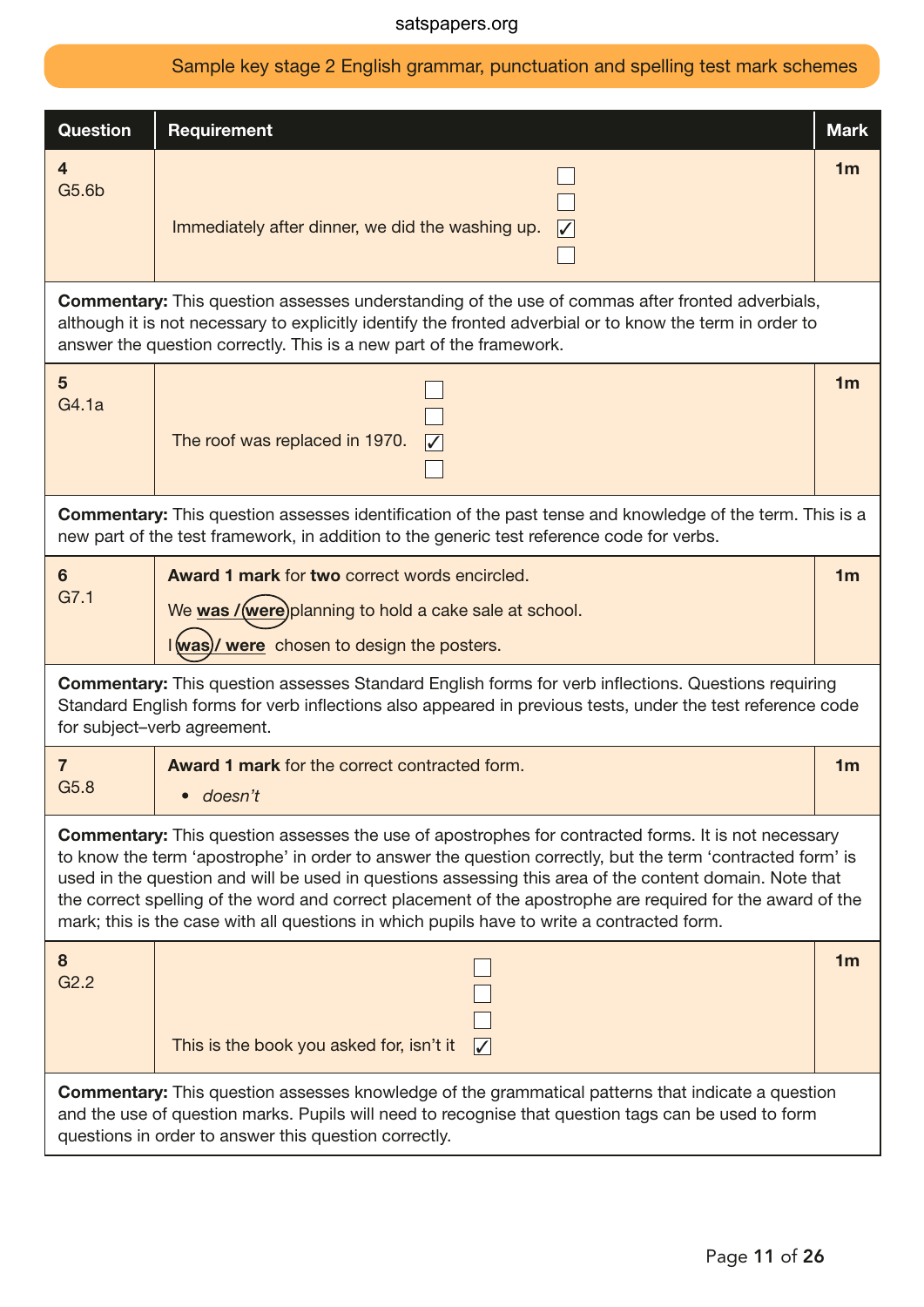| <b>Question</b>                                                                                                                                                                                                 | <b>Requirement</b>                                                                                                                                                                                                                                                                                                                                                                                            | <b>Mark</b>    |  |  |  |
|-----------------------------------------------------------------------------------------------------------------------------------------------------------------------------------------------------------------|---------------------------------------------------------------------------------------------------------------------------------------------------------------------------------------------------------------------------------------------------------------------------------------------------------------------------------------------------------------------------------------------------------------|----------------|--|--|--|
| 9 <sup>°</sup><br>G5.8                                                                                                                                                                                          | The children's clothes were hanging up.<br>$\vert\mathcal{V}\vert$                                                                                                                                                                                                                                                                                                                                            | 1 <sub>m</sub> |  |  |  |
|                                                                                                                                                                                                                 | Commentary: This question assesses understanding of the possessive apostrophe with plural nouns.                                                                                                                                                                                                                                                                                                              |                |  |  |  |
| 10<br>G1.5                                                                                                                                                                                                      | plants<br>$\sqrt{}$                                                                                                                                                                                                                                                                                                                                                                                           | 1 <sub>m</sub> |  |  |  |
|                                                                                                                                                                                                                 | <b>Commentary:</b> This question assesses pronouns. It is not necessary to identify the pronoun or to know the<br>term in order to answer the question correctly.                                                                                                                                                                                                                                             |                |  |  |  |
| 11<br>G1.5b                                                                                                                                                                                                     | They bought new jumpers for themselves) and a warm scarf for Dad.                                                                                                                                                                                                                                                                                                                                             | 1 <sub>m</sub> |  |  |  |
|                                                                                                                                                                                                                 | Commentary: This question assesses identification of pronouns and knowledge of the term.                                                                                                                                                                                                                                                                                                                      |                |  |  |  |
| 12<br>G1.3                                                                                                                                                                                                      | Award 1 mark for a correct adjective formed from 'create', e.g.<br>• creative<br>Do not accept misspellings.                                                                                                                                                                                                                                                                                                  | 1 <sub>m</sub> |  |  |  |
|                                                                                                                                                                                                                 | <b>Commentary:</b> This question assesses adjectives. It requires pupils to know the term and to form an<br>adjective of their own from a given root word in order to answer the question correctly. Correct spelling is<br>required for the award of the mark; this is the case with all questions in which pupils have to form words<br>from a given root word or add prefixes or suffixes to a given word. |                |  |  |  |
| 13<br>G3.1a                                                                                                                                                                                                     | The table which is made of oak is now black with age.                                                                                                                                                                                                                                                                                                                                                         | 1 <sub>m</sub> |  |  |  |
| <b>Commentary:</b> This question assesses identification of relative clauses and knowledge of the term. This is<br>a new part of the test framework, in addition to the generic test reference code of clauses. |                                                                                                                                                                                                                                                                                                                                                                                                               |                |  |  |  |
| 14<br>G3.1a                                                                                                                                                                                                     | as a relative clause                                                                                                                                                                                                                                                                                                                                                                                          | 1 <sub>m</sub> |  |  |  |
|                                                                                                                                                                                                                 | <b>Commentary:</b> This question assesses identification of relative clauses and knowledge of the term. This is<br>a new part of the test framework, in addition to the generic test reference code of clauses.                                                                                                                                                                                               |                |  |  |  |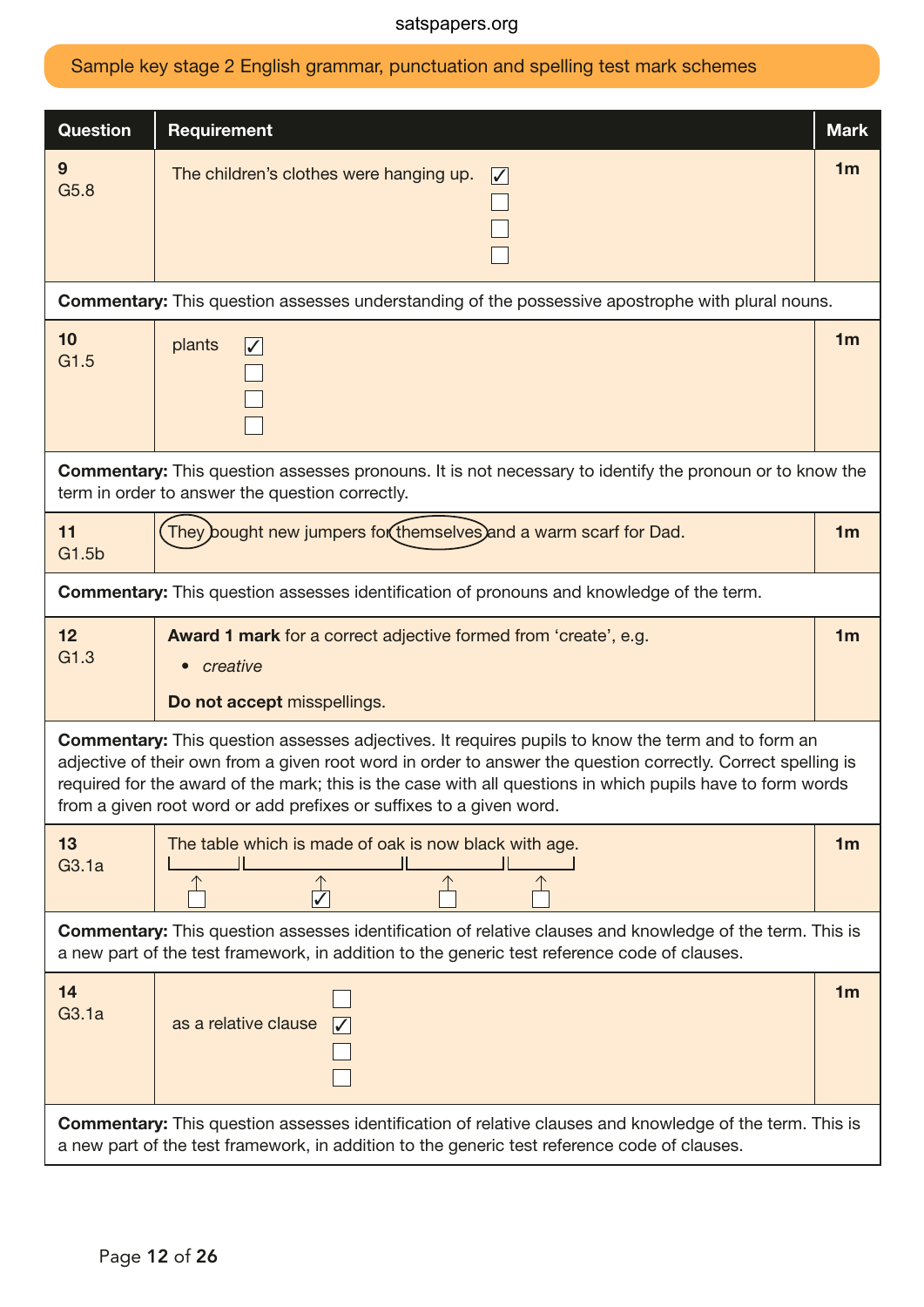## Sample key stage 2 English grammar, punctuation and spelling test mark schemes

| <b>Question</b> | <b>Requirement</b>                                                                                                                                                                                                                                      |                                   |                                     | <b>Mark</b>    |  |  |  |
|-----------------|---------------------------------------------------------------------------------------------------------------------------------------------------------------------------------------------------------------------------------------------------------|-----------------------------------|-------------------------------------|----------------|--|--|--|
| 15<br>G4.1c     | <b>Award 1 mark</b> for a correctly completed table.                                                                                                                                                                                                    |                                   |                                     |                |  |  |  |
|                 | <b>Sentence</b>                                                                                                                                                                                                                                         | Modal verb indicates<br>certainty | Modal verb indicates<br>possibility |                |  |  |  |
|                 | It will be very cold<br>tomorrow.                                                                                                                                                                                                                       | ✓                                 |                                     |                |  |  |  |
|                 | John might have missed<br>the train.                                                                                                                                                                                                                    |                                   | ✓                                   |                |  |  |  |
|                 | Ann can speak six<br>languages.                                                                                                                                                                                                                         | ✓                                 |                                     |                |  |  |  |
|                 | You could finish your<br>work by the end of the<br>lesson.                                                                                                                                                                                              |                                   | ✓                                   |                |  |  |  |
|                 | <b>Commentary:</b> This question assesses understanding of modal verbs to indicate degrees of possibility.<br>This is a new part of the test framework, in addition to the generic test reference code of verbs.                                        |                                   |                                     |                |  |  |  |
| 16<br>G5.11     | <b>Award 1 mark</b> for the correct response.<br>1 <sub>m</sub><br>• semi-colon<br>Also accept plausible misspellings and responses that do not use a hyphen, e.g.<br>semicolon<br>$\bullet$<br>• semi colon                                            |                                   |                                     |                |  |  |  |
|                 | Commentary: This question assesses identification of the semi-colon and knowledge of the term, as well<br>as an understanding of its function in separating two related main clauses. Semi-colons were previously<br>assessed only in the Level 6 test. |                                   |                                     |                |  |  |  |
| 17<br>G3.1      | <b>Award 1 mark</b> for a correctly completed table.                                                                                                                                                                                                    |                                   |                                     | 1 <sub>m</sub> |  |  |  |
|                 | <b>Sentence</b>                                                                                                                                                                                                                                         | <b>Main clause</b>                | <b>Subordinate clause</b>           |                |  |  |  |
|                 | Billie, who was nine years old,<br>loved to play tennis.                                                                                                                                                                                                |                                   |                                     |                |  |  |  |
|                 | Billie's mum bought her a tennis<br>racket so that she could play<br>more often.                                                                                                                                                                        |                                   |                                     |                |  |  |  |
|                 | Billie could not play tennis with<br>her friend Lana because Lana did<br>not have a racket.                                                                                                                                                             | ✓                                 |                                     |                |  |  |  |
|                 | Commentary: This question assesses identification of main and subordinate clauses, and knowledge<br>of these terms. This is a new part of the test framework, in addition to the generic test reference code of                                         |                                   |                                     |                |  |  |  |

clauses.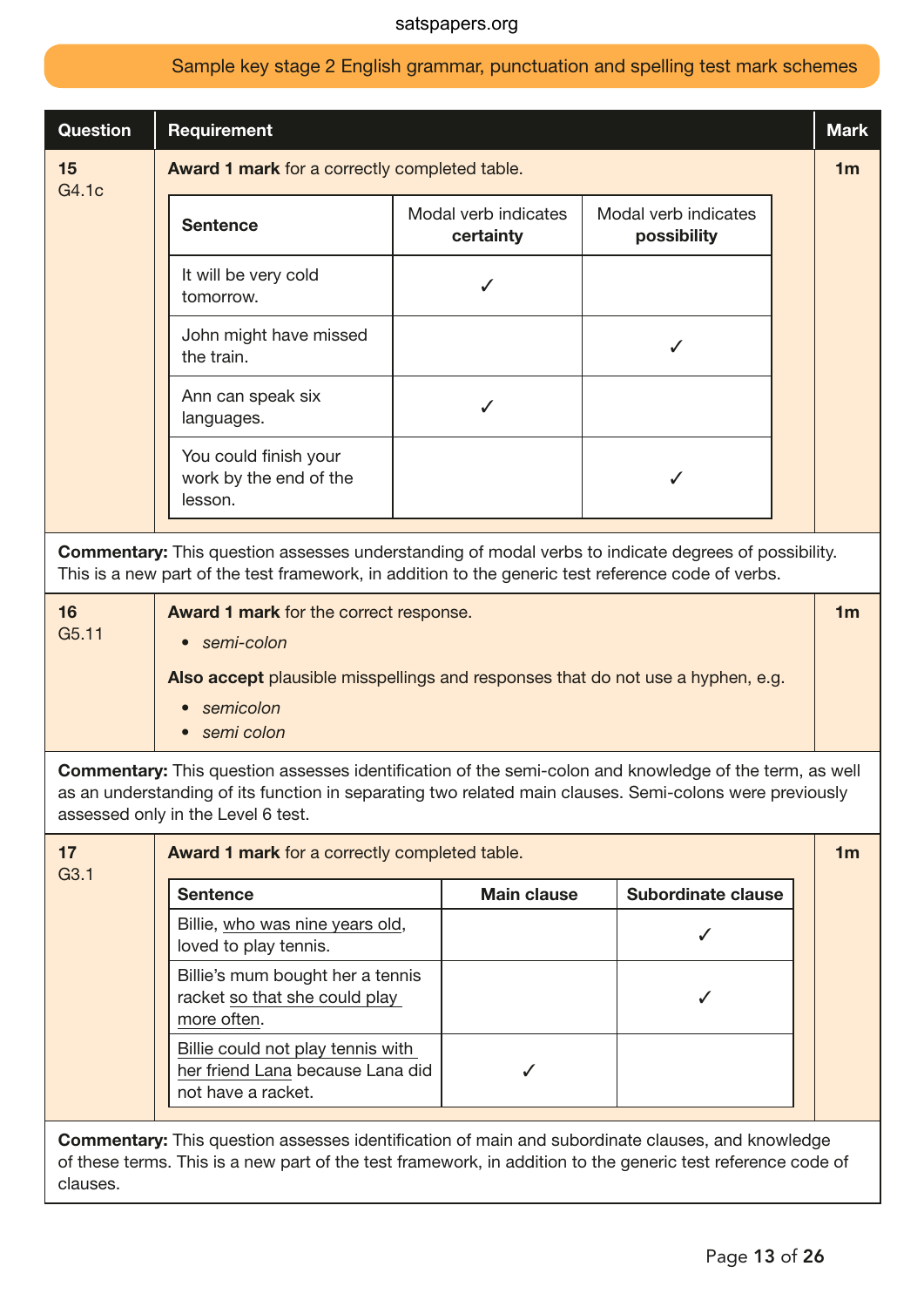| <b>Question</b> | Requirement                                                                                                                                                                                                                                                                                                                                                                               | <b>Mark</b>    |
|-----------------|-------------------------------------------------------------------------------------------------------------------------------------------------------------------------------------------------------------------------------------------------------------------------------------------------------------------------------------------------------------------------------------------|----------------|
| 18<br>G1.4      | Award 1 mark for all three conjunctions encircled.                                                                                                                                                                                                                                                                                                                                        | 1 <sub>m</sub> |
|                 | Once)Harry had checked the weather forecast, he set off on his walk.                                                                                                                                                                                                                                                                                                                      |                |
|                 | Whilst)climbing up the mountain, he was unaware of the dangers ahead.                                                                                                                                                                                                                                                                                                                     |                |
|                 | He needed to turn back immediately (since) a storm was coming.                                                                                                                                                                                                                                                                                                                            |                |
|                 | <b>Commentary:</b> This question assesses identification of conjunctions and knowledge of the term. The term<br>'conjunction' is a new part of the framework. The term 'connective' is no longer used. The mark is not<br>awarded if additional words are also encircled or if a circle extends to include surrounding words<br>(see page 7). This applies to all questions of this type. |                |
| 19              | Award 1 mark for both words encircled.                                                                                                                                                                                                                                                                                                                                                    | 1 <sub>m</sub> |
| G6.1            | He was (lucky) to win first prize - he knew it was (fortunate)                                                                                                                                                                                                                                                                                                                            |                |
|                 | that his closest rival had decided not to take part.                                                                                                                                                                                                                                                                                                                                      |                |
|                 | <b>Commentary:</b> This question assesses identification of synonyms and knowledge of the term.                                                                                                                                                                                                                                                                                           |                |
| 20              | <b>Award 1 mark for three correct sentences ticked.</b>                                                                                                                                                                                                                                                                                                                                   | 1 <sub>m</sub> |
| G1.7            | Ali locked the door before he left.                                                                                                                                                                                                                                                                                                                                                       |                |
|                 | The shops are beyond the main road.<br>$ \checkmark $                                                                                                                                                                                                                                                                                                                                     |                |
|                 | My brother is behind me in the race.<br>$ \mathcal{J} $<br>Barry is below Andrew in the register.<br>$ \mathcal{V} $                                                                                                                                                                                                                                                                      |                |
|                 |                                                                                                                                                                                                                                                                                                                                                                                           |                |
|                 | <b>Commentary:</b> This question assesses identification of prepositions and knowledge of the term. In the first<br>option, the word 'before' functions as a conjunction rather than a preposition.                                                                                                                                                                                       |                |
| 21<br>G1.1      | Award 1 mark for a grammatically correct sentence that uses cover as a noun and<br>is correctly punctuated, e.g.                                                                                                                                                                                                                                                                          | 2m             |
| G1.2            | Where is the cover for your mobile phone?<br>$\bullet$                                                                                                                                                                                                                                                                                                                                    |                |
|                 | I put a cover over the food.<br>$\bullet$                                                                                                                                                                                                                                                                                                                                                 |                |
|                 | <b>Award 1 mark</b> for a grammatically correct sentence that uses cover as a verb and<br>is correctly punctuated, e.g.                                                                                                                                                                                                                                                                   |                |
|                 | You should cover your mouth when you cough.<br>$\bullet$<br>We decided to cover the paper with glitter.<br>$\bullet$                                                                                                                                                                                                                                                                      |                |
|                 | Do not accept responses that add inflected endings to cover, e.g.                                                                                                                                                                                                                                                                                                                         |                |
|                 | I covered it up.<br>$\bullet$                                                                                                                                                                                                                                                                                                                                                             |                |
|                 | The covers were put over the plants.                                                                                                                                                                                                                                                                                                                                                      |                |
|                 | <b>Commentary:</b> This question assesses nouns and verbs by asking pupils to demonstrate how a given<br>word can function as more than one word class. Examples of pupil responses are shown with a bullet<br>point and italic formatting.                                                                                                                                               |                |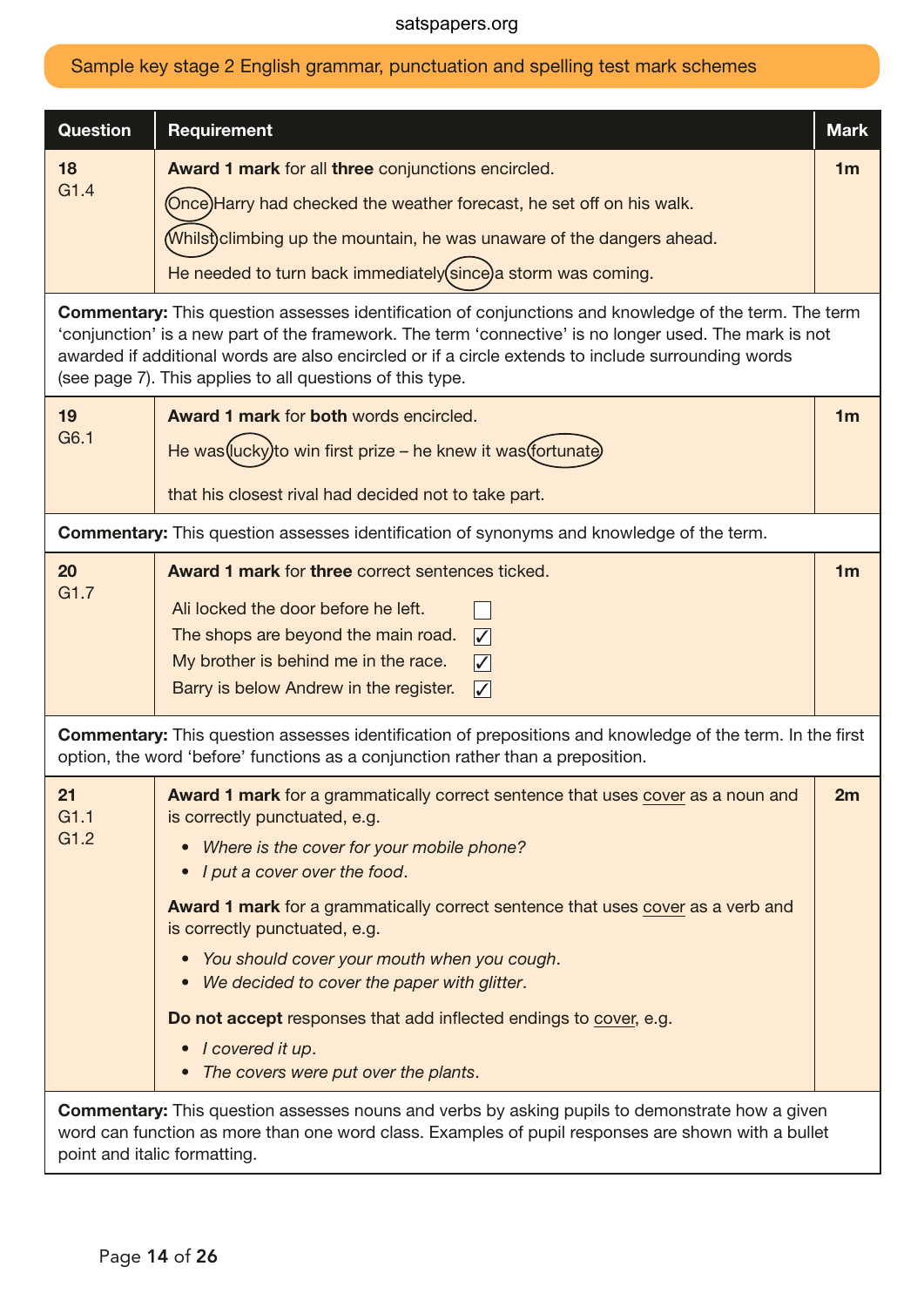| <b>Question</b>                                                                                                                                                                   | <b>Requirement</b>                                                                                                                                                                                                                                                                                                                                                                                                                                                                                                                                                                                                                                                                                | <b>Mark</b>    |  |  |
|-----------------------------------------------------------------------------------------------------------------------------------------------------------------------------------|---------------------------------------------------------------------------------------------------------------------------------------------------------------------------------------------------------------------------------------------------------------------------------------------------------------------------------------------------------------------------------------------------------------------------------------------------------------------------------------------------------------------------------------------------------------------------------------------------------------------------------------------------------------------------------------------------|----------------|--|--|
| 22<br>G6.4                                                                                                                                                                        | build                                                                                                                                                                                                                                                                                                                                                                                                                                                                                                                                                                                                                                                                                             | 1 <sub>m</sub> |  |  |
|                                                                                                                                                                                   | <b>Commentary:</b> This question assesses word families by asking for the meaning of a word root. Three<br>examples of words containing this word root are also given.                                                                                                                                                                                                                                                                                                                                                                                                                                                                                                                            |                |  |  |
| 23<br>G6.1                                                                                                                                                                        | Award 1 mark for all four correct.<br>confront<br>meandering<br>unfeeling<br>sympathetic<br>unbelievable<br>evade<br>plausible<br>straight                                                                                                                                                                                                                                                                                                                                                                                                                                                                                                                                                        | 1 <sub>m</sub> |  |  |
|                                                                                                                                                                                   | <b>Commentary:</b> This question assesses antonyms and knowledge of the term.                                                                                                                                                                                                                                                                                                                                                                                                                                                                                                                                                                                                                     |                |  |  |
| 24<br>G3.4                                                                                                                                                                        | <b>Award 1 mark</b> for a grammatically correct sentence containing a subordinate<br>1 <sub>m</sub><br>clause and using correct punctuation, e.g.<br>The children played on the swings until it was late.<br>$\bullet$<br>The children, who went to my school, played on the swings.<br>The children, chattering happily, played on the swings.<br>$\bullet$<br>Before going to school, the children played on the swings.<br>$\bullet$<br>Do not accept:<br>punctuation errors<br>responses that use a phrase instead of a subordinate clause, e.g.<br>The children played on the swings until tea time.<br>$\bullet$<br>responses that rewrite the sentence by adding another main clause, e.g. |                |  |  |
| The children played on the swings and then they went home.<br><b>Commentary:</b> This question assesses subordinate clauses.                                                      |                                                                                                                                                                                                                                                                                                                                                                                                                                                                                                                                                                                                                                                                                                   |                |  |  |
| 25<br>G1.9                                                                                                                                                                        | Nadia ate strawberries.<br>1 <sub>m</sub><br>v<br>S<br>O                                                                                                                                                                                                                                                                                                                                                                                                                                                                                                                                                                                                                                          |                |  |  |
| <b>Commentary:</b> This question assesses identification of the subject and object of a sentence, as well as<br>understanding of these terms. This is new test framework content. |                                                                                                                                                                                                                                                                                                                                                                                                                                                                                                                                                                                                                                                                                                   |                |  |  |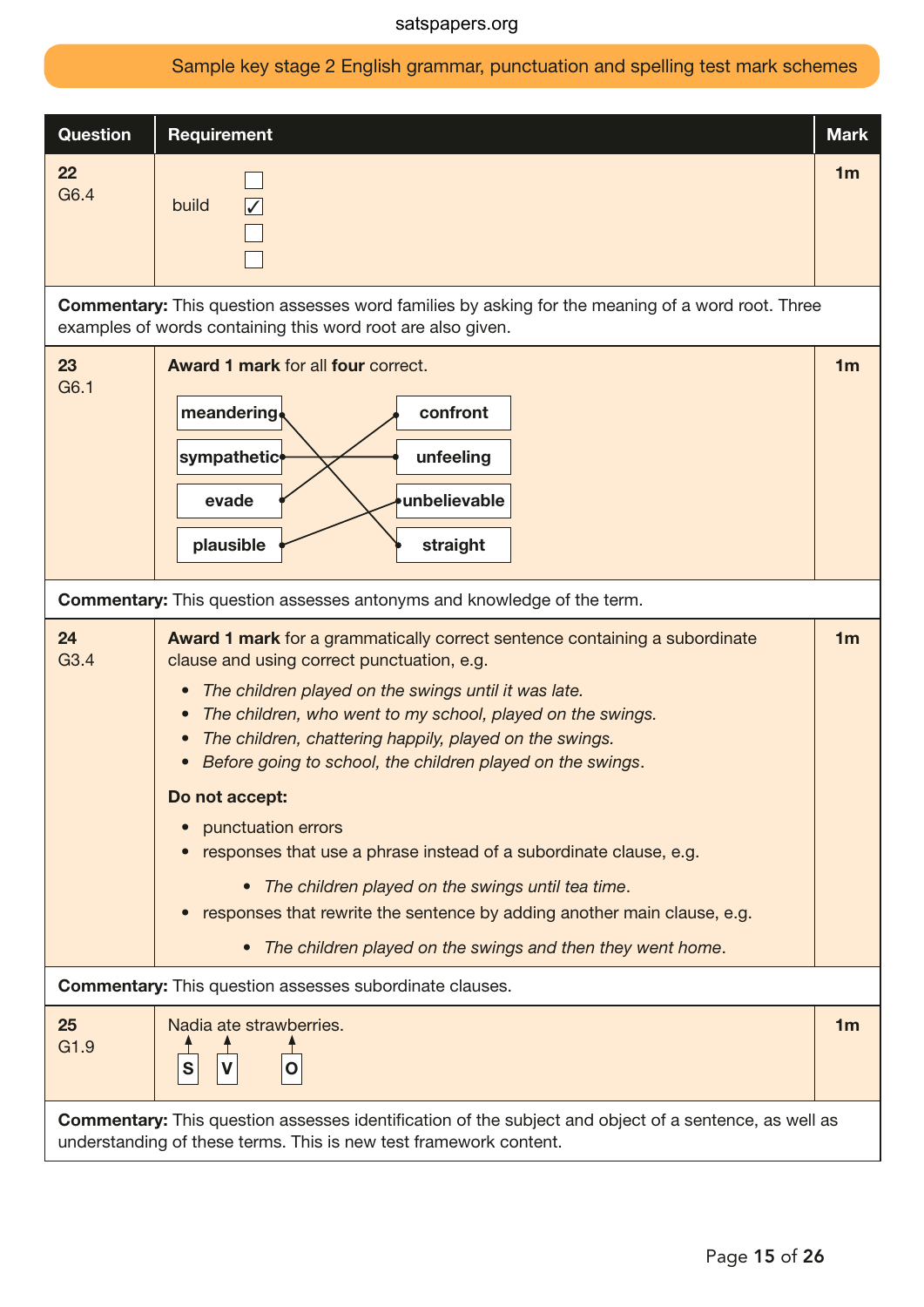| Question                                                                                                                                                                                                                                                                            | <b>Requirement</b>                                                                                                                                                                              | <b>Mark</b>    |  |  |
|-------------------------------------------------------------------------------------------------------------------------------------------------------------------------------------------------------------------------------------------------------------------------------------|-------------------------------------------------------------------------------------------------------------------------------------------------------------------------------------------------|----------------|--|--|
| 26<br>G <sub>5.1</sub>                                                                                                                                                                                                                                                              | <b>Award 1 mark for all six words encircled.</b><br>henry)(tudor)married his first wife, (catherine), in(june) 1509. (they<br>married in(londor).                                               | 1 <sub>m</sub> |  |  |
|                                                                                                                                                                                                                                                                                     | <b>Commentary:</b> This question assesses understanding of capital letters used for different purposes. The<br>response will also be accepted if a single circle is drawn around 'henry tudor'. |                |  |  |
| 27<br>G4.4                                                                                                                                                                                                                                                                          | The bad weather led to the cancellation.<br>$\boldsymbol{V}$                                                                                                                                    | 1 <sub>m</sub> |  |  |
|                                                                                                                                                                                                                                                                                     | <b>Commentary:</b> This question assesses identification of the active voice, and knowledge of the term.<br>Passive and active voices were previously assessed only in the Level 6 test.        |                |  |  |
| 28<br>G5.9                                                                                                                                                                                                                                                                          | The wind was blowing $-$ howling, actually $-$ so<br>$\overline{\mathcal{V}}$<br>we headed for home.                                                                                            | 1 <sub>m</sub> |  |  |
| <b>Commentary:</b> This question assesses knowledge of dashes to indicate parenthesis. The previous test<br>framework reference to brackets has been replaced by the wider reference of punctuation for parenthesis,<br>which includes dashes, as a new part of the test framework. |                                                                                                                                                                                                 |                |  |  |
| 29<br>G <sub>5</sub> .12                                                                                                                                                                                                                                                            | African elephants are the largest animals in the world they can weigh up to 10 tonnes.                                                                                                          | 1 <sub>m</sub> |  |  |
| <b>Commentary:</b> This question assesses the use of the single dash to mark the boundary between<br>independent clauses.                                                                                                                                                           |                                                                                                                                                                                                 |                |  |  |
| 30<br>G4.1d                                                                                                                                                                                                                                                                         | Gemma was doing her science<br>$\checkmark$<br>homework.                                                                                                                                        | 1 <sub>m</sub> |  |  |
| <b>Commentary:</b> This question assesses identification of the past progressive form and knowledge of the<br>term. This is a new part of the test framework.                                                                                                                       |                                                                                                                                                                                                 |                |  |  |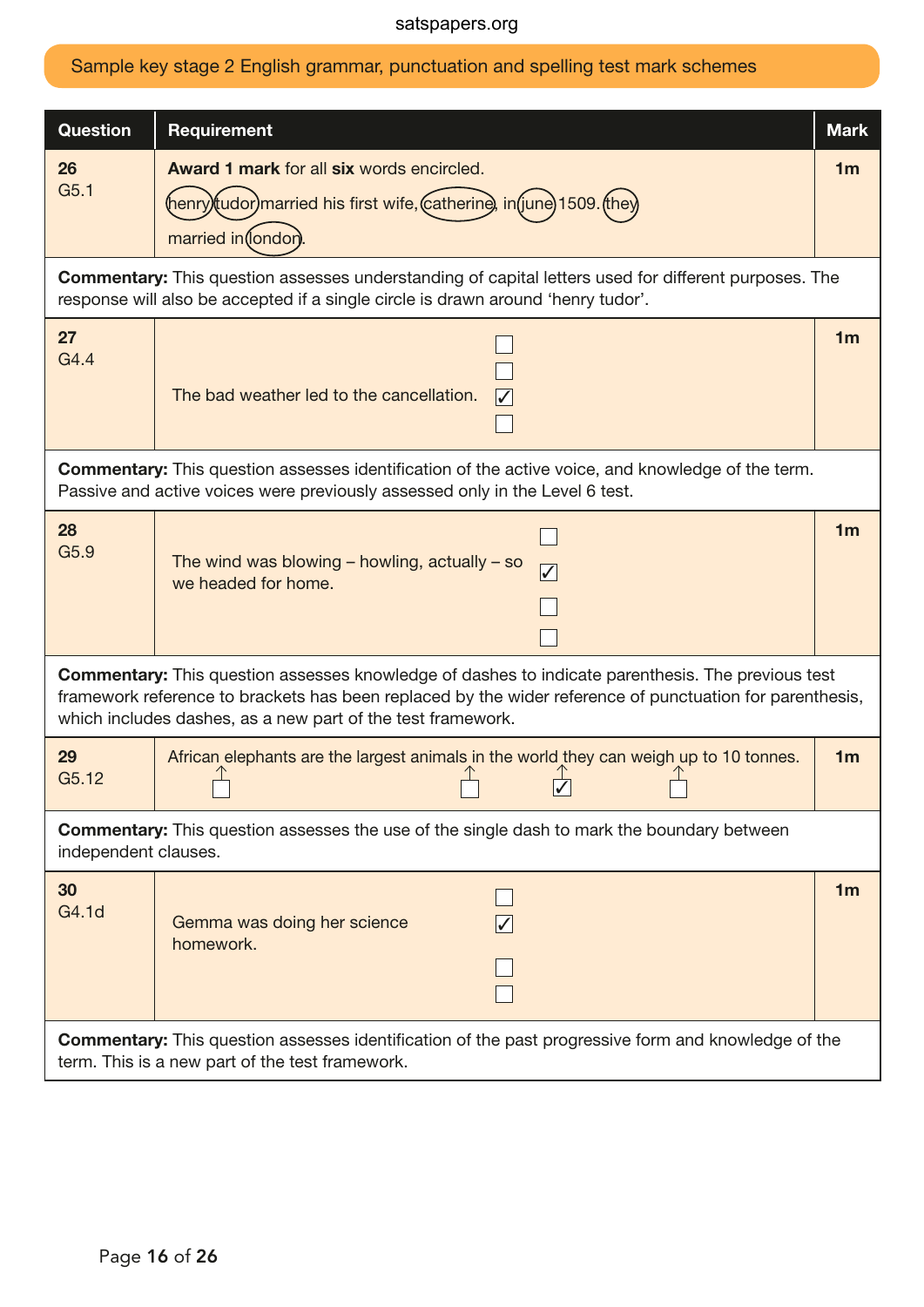| <b>Question</b>                                                                                                                                                                                                                                                                                                      | <b>Requirement</b>                                                                                                                                                                                                   |                  |               | <b>Mark</b>    |                |
|----------------------------------------------------------------------------------------------------------------------------------------------------------------------------------------------------------------------------------------------------------------------------------------------------------------------|----------------------------------------------------------------------------------------------------------------------------------------------------------------------------------------------------------------------|------------------|---------------|----------------|----------------|
| 31<br>G2.3                                                                                                                                                                                                                                                                                                           | Before you go out, ask your mother for the shopping list.<br>$\overline{\mathcal{U}}$                                                                                                                                |                  |               | 1 <sub>m</sub> |                |
|                                                                                                                                                                                                                                                                                                                      | <b>Commentary:</b> This question assesses identification of commands and knowledge of the term.                                                                                                                      |                  |               |                |                |
| 32<br><b>Award 1 mark</b> for a correctly punctuated response, e.g.<br>G5.7<br>She asked him, "Do you want a banana?"<br>$\bullet$<br>Also accept minor errors that preserve the basic meaning, e.g.<br>She asked him, "Would you like a banana?"<br>$\bullet$<br>She asked him, "Do you want bananas?"<br>$\bullet$ |                                                                                                                                                                                                                      |                  |               | 1 <sub>m</sub> |                |
| <b>Commentary:</b> This question assesses the use of inverted commas and other punctuation to indicate<br>direct speech. Responses that change or significantly add to the meaning of the original sentence are not<br>accepted, e.g. She asked him, "Do you know where the bananas are?".                           |                                                                                                                                                                                                                      |                  |               |                |                |
| 33<br>G5.9                                                                                                                                                                                                                                                                                                           | <b>Award 1 mark</b> for correctly placed brackets.<br>Lisa (who had been playing the piano since she was nine) had achieved Grade 7.                                                                                 |                  |               | 1 <sub>m</sub> |                |
|                                                                                                                                                                                                                                                                                                                      | <b>Commentary:</b> This question assesses the use of brackets to indicate parenthesis. The previous test<br>framework reference to brackets has been replaced by the wider reference of punctuation for parenthesis. |                  |               |                |                |
| 34<br>G1.6                                                                                                                                                                                                                                                                                                           | <b>Award 1 mark</b> for a correctly completed table.                                                                                                                                                                 |                  |               |                | 1 <sub>m</sub> |
| G1.3                                                                                                                                                                                                                                                                                                                 | <b>Sentence</b>                                                                                                                                                                                                      | <b>Adjective</b> | <b>Adverb</b> |                |                |
|                                                                                                                                                                                                                                                                                                                      | It is a direct flight to Spain.                                                                                                                                                                                      | $\checkmark$     |               |                |                |
|                                                                                                                                                                                                                                                                                                                      | I hate arriving late.                                                                                                                                                                                                |                  | $\checkmark$  |                |                |
|                                                                                                                                                                                                                                                                                                                      | The door opened wide.                                                                                                                                                                                                |                  | $\checkmark$  |                |                |
|                                                                                                                                                                                                                                                                                                                      | That is the wrong spelling.                                                                                                                                                                                          | ✓                |               |                |                |
| <b>Commentary:</b> This question assesses identification of adverbs and adjectives.                                                                                                                                                                                                                                  |                                                                                                                                                                                                                      |                  |               |                |                |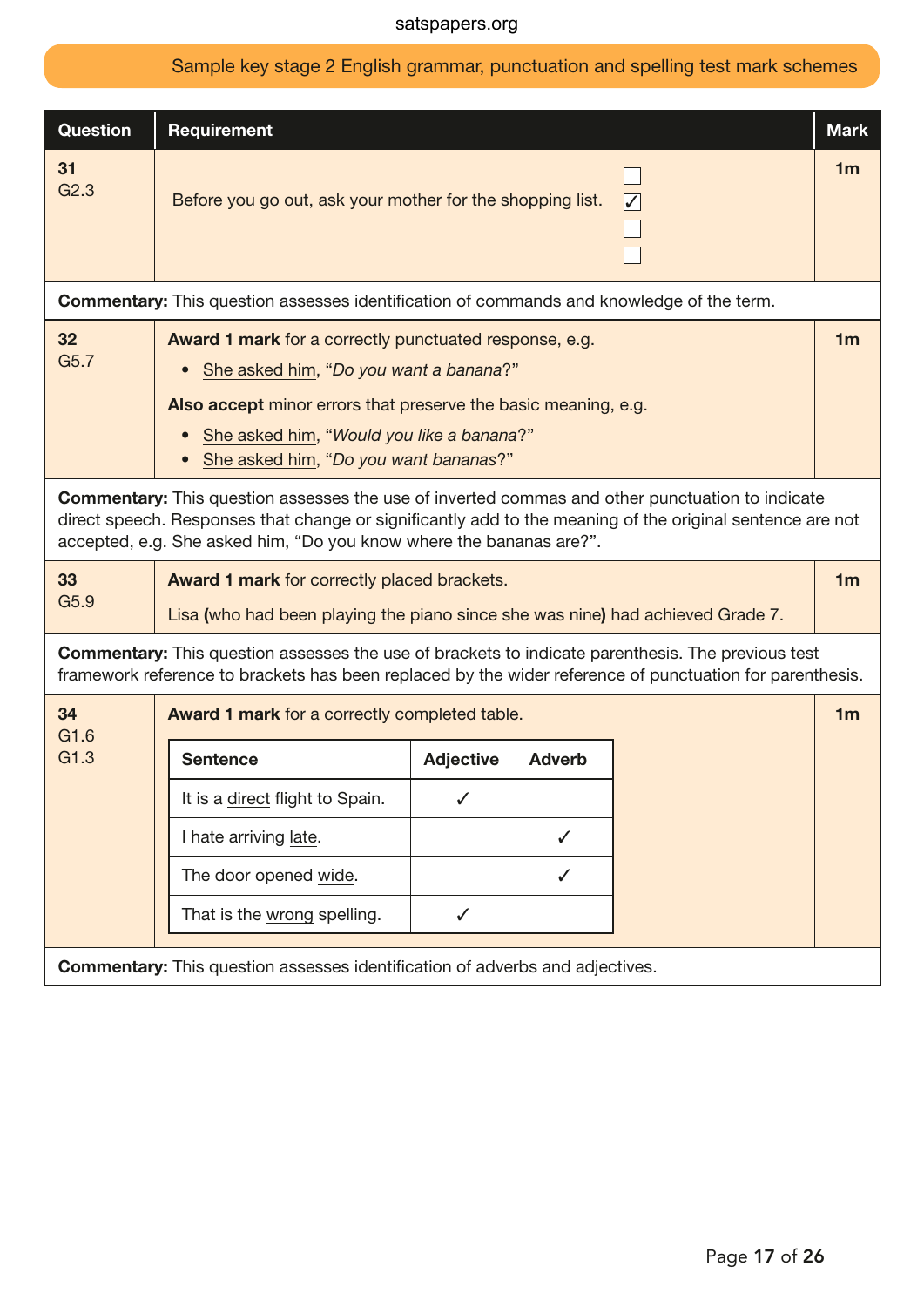| <b>Question</b>                                                                                                                                                                                                                                                                                                                                                                                                                                                                                                                                                          | Requirement                                                                                                                                                                                                                                                                                                                                                                                                                                                                                                                                                                                                                                                                           | <b>Mark</b>    |  |
|--------------------------------------------------------------------------------------------------------------------------------------------------------------------------------------------------------------------------------------------------------------------------------------------------------------------------------------------------------------------------------------------------------------------------------------------------------------------------------------------------------------------------------------------------------------------------|---------------------------------------------------------------------------------------------------------------------------------------------------------------------------------------------------------------------------------------------------------------------------------------------------------------------------------------------------------------------------------------------------------------------------------------------------------------------------------------------------------------------------------------------------------------------------------------------------------------------------------------------------------------------------------------|----------------|--|
| 35<br>G5.6a                                                                                                                                                                                                                                                                                                                                                                                                                                                                                                                                                              | Award 1 mark for an explanation of the meaning of both sentences, e.g.<br>The commas in the first sentence mean that all mangoes taste delicious / all<br>$\bullet$<br>mangoes are grown in hot countries.<br>There are no commas in the second sentence, so it means that only mangoes<br>grown in hot countries taste delicious.<br>Also accept responses that are not written in full sentences.<br>Do not accept responses that explain only one sentence.<br>Do not accept responses that discuss the function of the commas without fully<br>explaining the effect on the meaning, e.g.<br>There are commas in the first sentence so those words aren't important.<br>$\bullet$ | 1 <sub>m</sub> |  |
| <b>Commentary:</b> This question assesses understanding of how commas can clarify or change the meaning<br>of a sentence. This is a new part of the test framework, replacing commas to mark phrases or clauses. In<br>this case, the commas affect meaning because they indicate whether the relative clause is non-defining<br>(as in the first sentence) or defining (as in the second sentence), but it is not necessary for children to use<br>this terminology in their answer. Pupils need to explain the effect on meaning in both sentences in<br>their answer. |                                                                                                                                                                                                                                                                                                                                                                                                                                                                                                                                                                                                                                                                                       |                |  |
| 36<br>G <sub>5</sub> .13                                                                                                                                                                                                                                                                                                                                                                                                                                                                                                                                                 | There are thirty seven-year-olds in<br>$\sqrt{}$<br>Class 2.                                                                                                                                                                                                                                                                                                                                                                                                                                                                                                                                                                                                                          | 1 <sub>m</sub> |  |
|                                                                                                                                                                                                                                                                                                                                                                                                                                                                                                                                                                          | <b>Commentary:</b> This question assesses knowledge of hyphens and knowledge of the term. This is a new<br>part of the test framework.                                                                                                                                                                                                                                                                                                                                                                                                                                                                                                                                                |                |  |
| <b>Award 1 mark</b> for a correctly punctuated sentence using the passive voice, e.g.<br>37<br>1 <sub>m</sub><br>G4.4<br>We were drenched.<br>We were drenched by the pouring rain.<br>We were drenched by the rain.<br>Do not accept responses that change the verb or tense, e.g.<br>We were soaked [by the pouring rain].<br>$\bullet$<br>We are drenched [by the pouring rain].<br>$\bullet$                                                                                                                                                                         |                                                                                                                                                                                                                                                                                                                                                                                                                                                                                                                                                                                                                                                                                       |                |  |
| <b>Commentary:</b> This question assesses the use of the passive voice. Passive and active voices were<br>previously assessed only in the Level 6 test. Pupils may omit the preposition phrase (agent) in their<br>answers. Recognisable misspellings are also accepted.                                                                                                                                                                                                                                                                                                 |                                                                                                                                                                                                                                                                                                                                                                                                                                                                                                                                                                                                                                                                                       |                |  |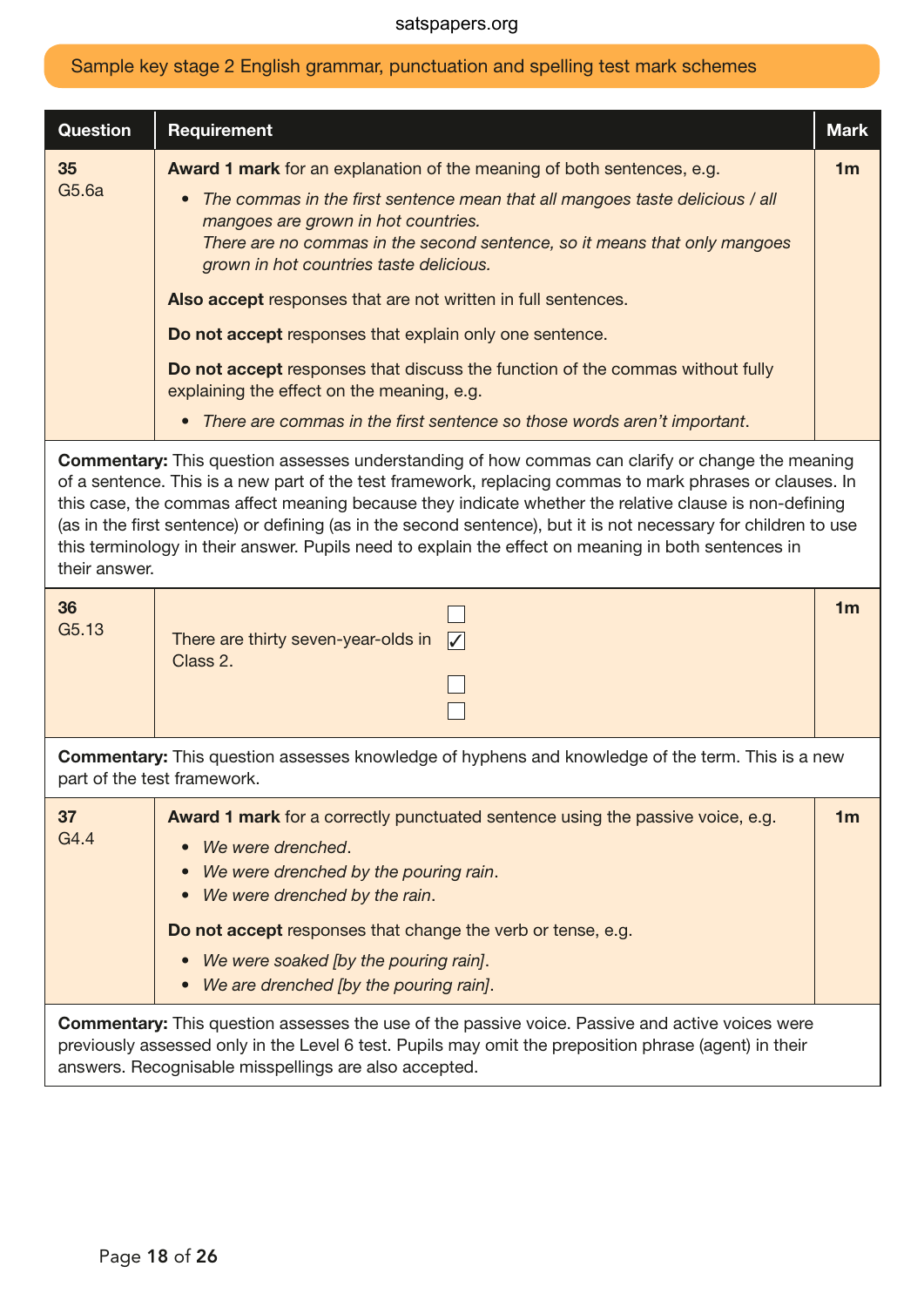| <b>Question</b>                                                                                                                                                                                                                                     | <b>Requirement</b>                                                          |                                                                                   |                                                 | <b>Mark</b>                    |                |                |
|-----------------------------------------------------------------------------------------------------------------------------------------------------------------------------------------------------------------------------------------------------|-----------------------------------------------------------------------------|-----------------------------------------------------------------------------------|-------------------------------------------------|--------------------------------|----------------|----------------|
| 38<br>G3.4                                                                                                                                                                                                                                          | <b>Award 1 mark</b> for a correctly completed table.                        |                                                                                   |                                                 |                                | 1 <sub>m</sub> |                |
|                                                                                                                                                                                                                                                     | <b>Sentence</b>                                                             |                                                                                   | after used as a<br>subordinating<br>conjunction | after used as a<br>preposition |                |                |
|                                                                                                                                                                                                                                                     | of the war.                                                                 | He moved here after the end                                                       |                                                 | ✓                              |                |                |
|                                                                                                                                                                                                                                                     | the evening.                                                                | Entry is free after 5pm in                                                        |                                                 | ✓                              |                |                |
|                                                                                                                                                                                                                                                     |                                                                             | I went to the cinema after<br>I had eaten my dinner.                              | ✓                                               |                                |                |                |
| <b>Commentary:</b> This question assesses identification of subordinating conjunctions and prepositions and<br>knowledge of the terms. The term 'conjunction' is a new part of the test framework. The term 'connective'<br>is no longer used.      |                                                                             |                                                                                   |                                                 |                                |                |                |
| 39<br>G6.3                                                                                                                                                                                                                                          |                                                                             | Award 1 mark for a correctly completed table.                                     |                                                 |                                |                | 1 <sub>m</sub> |
|                                                                                                                                                                                                                                                     | <b>Noun</b>                                                                 |                                                                                   | <b>Adjective</b>                                |                                |                |                |
|                                                                                                                                                                                                                                                     | care                                                                        | Accept an appropriate adjective, e.g.<br>careful / careless / carefree / careworn |                                                 |                                |                |                |
|                                                                                                                                                                                                                                                     | nature                                                                      | Accept an appropriate adjective, e.g.<br>natural                                  |                                                 |                                |                |                |
|                                                                                                                                                                                                                                                     | mess                                                                        | Accept an appropriate adjective, e.g.<br>messy                                    |                                                 |                                |                |                |
|                                                                                                                                                                                                                                                     | danger                                                                      | Accept an appropriate adjective, e.g.<br>dangerous                                |                                                 |                                |                |                |
|                                                                                                                                                                                                                                                     | beauty                                                                      | Accept an appropriate adjective, e.g.<br>beautiful / beauteous                    |                                                 |                                |                |                |
|                                                                                                                                                                                                                                                     | Also accept responses using capital letters.<br>Do not accept misspellings. |                                                                                   |                                                 |                                |                |                |
| <b>Commentary:</b> This question assesses the use of suffixes to transform given nouns to their adjectival<br>forms. Correct spelling is required for the award of the mark; this is the case with all questions assessing<br>suffixes or prefixes. |                                                                             |                                                                                   |                                                 |                                |                |                |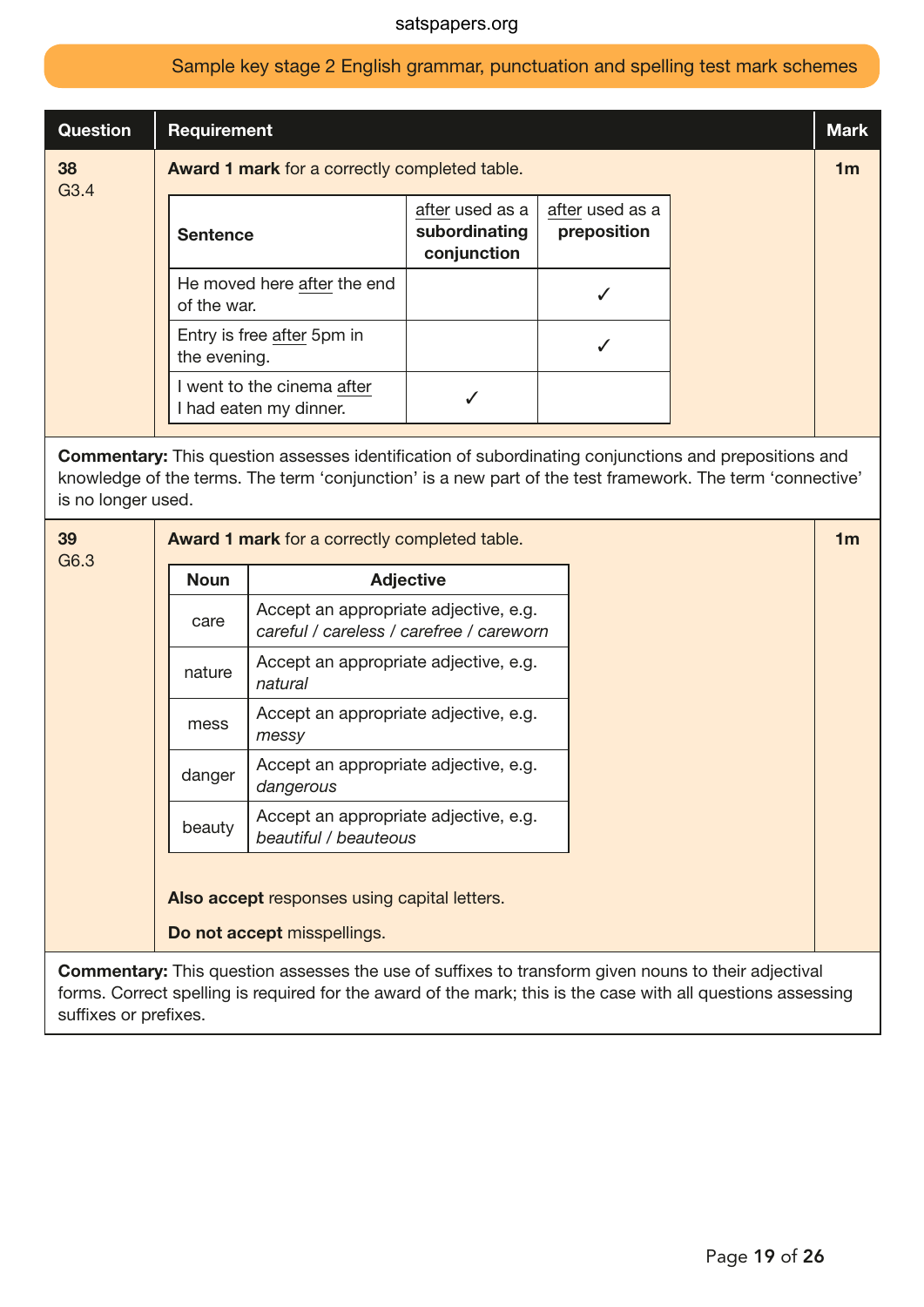| <b>Question</b>                                                                                                                                                  | <b>Requirement</b>                                                                                                                                                                                                                                                                                                                    |                                     |                              | <b>Mark</b>    |                |
|------------------------------------------------------------------------------------------------------------------------------------------------------------------|---------------------------------------------------------------------------------------------------------------------------------------------------------------------------------------------------------------------------------------------------------------------------------------------------------------------------------------|-------------------------------------|------------------------------|----------------|----------------|
| 40<br>G1.4                                                                                                                                                       | <b>Award 1 mark</b> for a correctly completed table.                                                                                                                                                                                                                                                                                  |                                     |                              |                | 1 <sub>m</sub> |
|                                                                                                                                                                  | <b>Sentence</b>                                                                                                                                                                                                                                                                                                                       | <b>Subordinating</b><br>conjunction | Co-ordinating<br>conjunction |                |                |
|                                                                                                                                                                  | I like ice-skating and roller-skating.                                                                                                                                                                                                                                                                                                |                                     | $\checkmark$                 |                |                |
|                                                                                                                                                                  | Jamie likes roller-skating, but he<br>has never tried ice-skating.                                                                                                                                                                                                                                                                    |                                     | ✓                            |                |                |
|                                                                                                                                                                  | Jamie will go ice-skating if I go<br>with him.                                                                                                                                                                                                                                                                                        | $\checkmark$                        |                              |                |                |
|                                                                                                                                                                  | <b>Commentary:</b> This question assesses knowledge and classification of conjunctions. The term<br>'conjunction' is a new part of the test framework. The term 'connective' is no longer used.                                                                                                                                       |                                     |                              |                |                |
| 41<br>G4.3                                                                                                                                                       | <b>Award 1 mark</b> for the subjunctive form.<br>were<br>$\bullet$                                                                                                                                                                                                                                                                    |                                     |                              | 1 <sub>m</sub> |                |
|                                                                                                                                                                  | Do not accept responses using capital letters.                                                                                                                                                                                                                                                                                        |                                     |                              |                |                |
|                                                                                                                                                                  | <b>Commentary:</b> This question assesses the use of the subjunctive and understanding of the term. This is a<br>new part of the test framework. Answers will be marked as incorrect if they wrongly use capital letters to<br>write their response into the space in the sentence; this is the case with all questions of this type. |                                     |                              |                |                |
| 42<br>G1.8                                                                                                                                                       | Award 1 mark for all three determiners encircled.<br>(Two)apple trees screened(the)open windows on(one) side.                                                                                                                                                                                                                         |                                     |                              | 1 <sub>m</sub> |                |
|                                                                                                                                                                  | <b>Commentary:</b> This question assesses identification of determiners and knowledge of the term. In the new<br>test framework, the term 'determiners' incorporates the previous term 'articles'.                                                                                                                                    |                                     |                              |                |                |
| 43                                                                                                                                                               | Award 1 mark for the full noun phrase underlined.                                                                                                                                                                                                                                                                                     |                                     |                              |                |                |
| G3.2                                                                                                                                                             | That book about the Romans was interesting.                                                                                                                                                                                                                                                                                           |                                     |                              |                |                |
| <b>Commentary:</b> This question assesses identification of noun phrases and knowledge of the term.                                                              |                                                                                                                                                                                                                                                                                                                                       |                                     |                              |                |                |
| 44                                                                                                                                                               | <b>Award 1 mark</b> for the correct words underlined.                                                                                                                                                                                                                                                                                 |                                     |                              |                | 1 <sub>m</sub> |
| G4.1b                                                                                                                                                            | Rachel loves music has wanted  for her birthday.                                                                                                                                                                                                                                                                                      |                                     |                              |                |                |
| <b>Commentary:</b> This question assesses identification of the perfect form of the verb and knowledge of the<br>term. This is a new part of the test framework. |                                                                                                                                                                                                                                                                                                                                       |                                     |                              |                |                |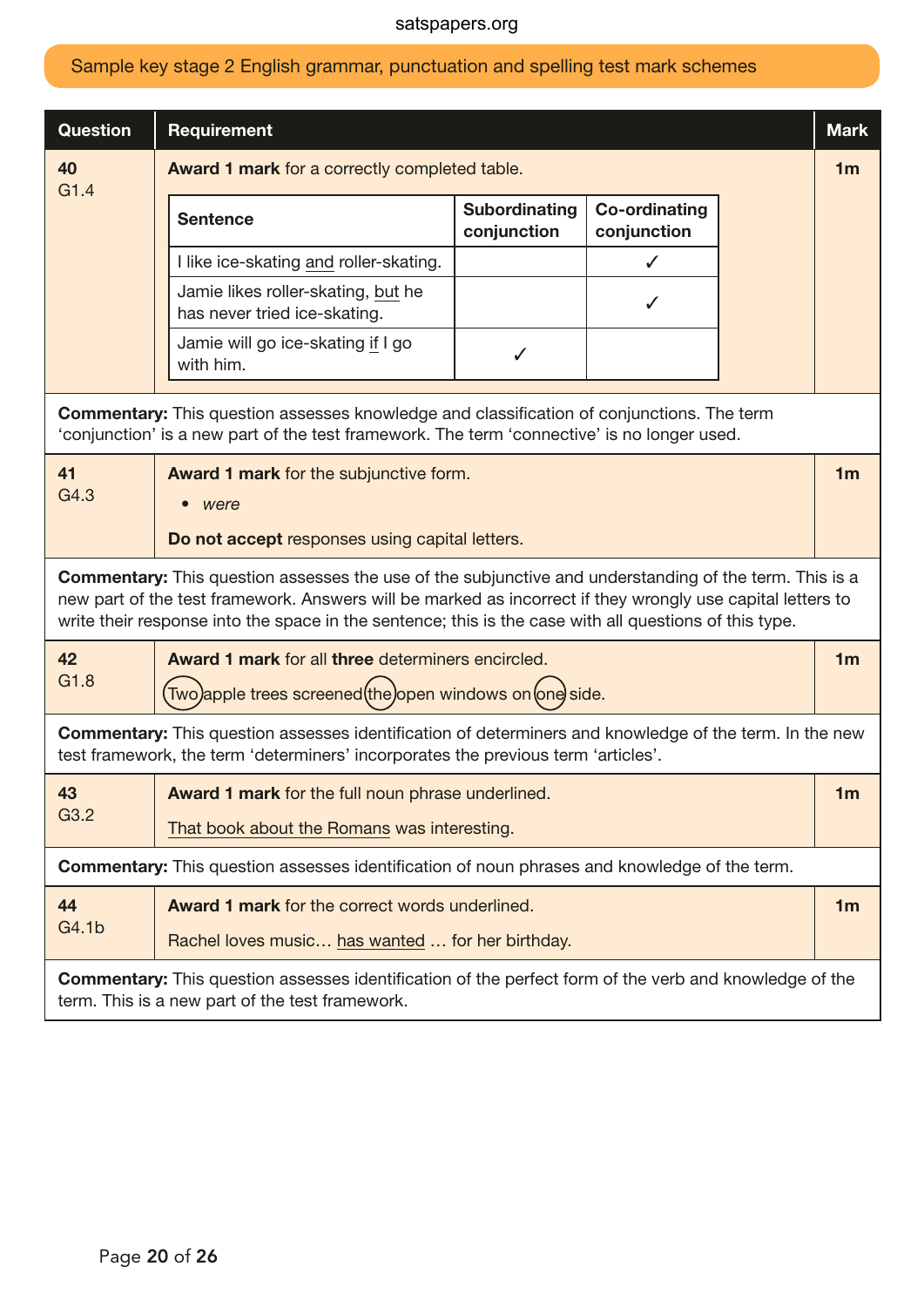| <b>Question</b>                                                                                                                                                                                               | <b>Requirement</b>                                                                                                                                                                                                                                                                            | <b>Mark</b>    |  |  |
|---------------------------------------------------------------------------------------------------------------------------------------------------------------------------------------------------------------|-----------------------------------------------------------------------------------------------------------------------------------------------------------------------------------------------------------------------------------------------------------------------------------------------|----------------|--|--|
| 45<br>G <sub>5.5</sub>                                                                                                                                                                                        | <b>Award 1 mark</b> for a grammatically correct response that uses correct punctuation<br>and lists all the information given, e.g.                                                                                                                                                           | 1 <sub>m</sub> |  |  |
|                                                                                                                                                                                                               | • The milkshake ingredients are bananas, semi-skimmed milk, honey<br>and marshmallows (for decoration).                                                                                                                                                                                       |                |  |  |
|                                                                                                                                                                                                               | Also accept:                                                                                                                                                                                                                                                                                  |                |  |  |
|                                                                                                                                                                                                               | The milkshake contains bananas; semi-skimmed milk; honey; and<br>$\bullet$<br>marshmallows (for decoration).                                                                                                                                                                                  |                |  |  |
|                                                                                                                                                                                                               | responses that use a serial comma before 'and'<br>misspellings                                                                                                                                                                                                                                |                |  |  |
|                                                                                                                                                                                                               | responses that change the order of items in the list<br>responses using a colon after an independent introductory clause, e.g.                                                                                                                                                                |                |  |  |
|                                                                                                                                                                                                               | • The milkshake includes a number ingredients: bananas, semi-skimmed<br>milk, honey and marshmallows (for decoration).                                                                                                                                                                        |                |  |  |
|                                                                                                                                                                                                               | Do not accept:                                                                                                                                                                                                                                                                                |                |  |  |
|                                                                                                                                                                                                               | responses that omit any item or '(for decoration)'<br>$\bullet$<br>• a list using bullet points.                                                                                                                                                                                              |                |  |  |
|                                                                                                                                                                                                               | <b>Commentary:</b> This question assesses the use of commas in lists. The use of commas in lists is a new<br>part of the test framework, replacing the previous general reference to commas. It is unacceptable to use<br>a colon before the list, unless this follows an independent clause. |                |  |  |
| 46                                                                                                                                                                                                            | <b>Award 1 mark</b> for a suitable possessive pronoun:                                                                                                                                                                                                                                        | 1 <sub>m</sub> |  |  |
| G1.5a                                                                                                                                                                                                         | $\bullet$ mine                                                                                                                                                                                                                                                                                |                |  |  |
|                                                                                                                                                                                                               | yours<br>his / hers                                                                                                                                                                                                                                                                           |                |  |  |
|                                                                                                                                                                                                               | ours                                                                                                                                                                                                                                                                                          |                |  |  |
|                                                                                                                                                                                                               | theirs.<br>$\bullet$                                                                                                                                                                                                                                                                          |                |  |  |
|                                                                                                                                                                                                               | Do not accept: responses using a possessive determiner and noun, e.g.<br>my books                                                                                                                                                                                                             |                |  |  |
|                                                                                                                                                                                                               | his toys.                                                                                                                                                                                                                                                                                     |                |  |  |
| <b>Commentary:</b> This question assesses the use of possessive pronouns and knowledge of the term. This is<br>a new part of the test framework, in addition to the generic test reference code for pronouns. |                                                                                                                                                                                                                                                                                               |                |  |  |
| 47                                                                                                                                                                                                            | Award 1 mark for the adverb encircled.                                                                                                                                                                                                                                                        | 1 <sub>m</sub> |  |  |
| G1.6                                                                                                                                                                                                          | "Soon,")he thought, "I'll be able to see my family."                                                                                                                                                                                                                                          |                |  |  |
| <b>Commentary:</b> This question assesses identification of adverbs and knowledge of the term.                                                                                                                |                                                                                                                                                                                                                                                                                               |                |  |  |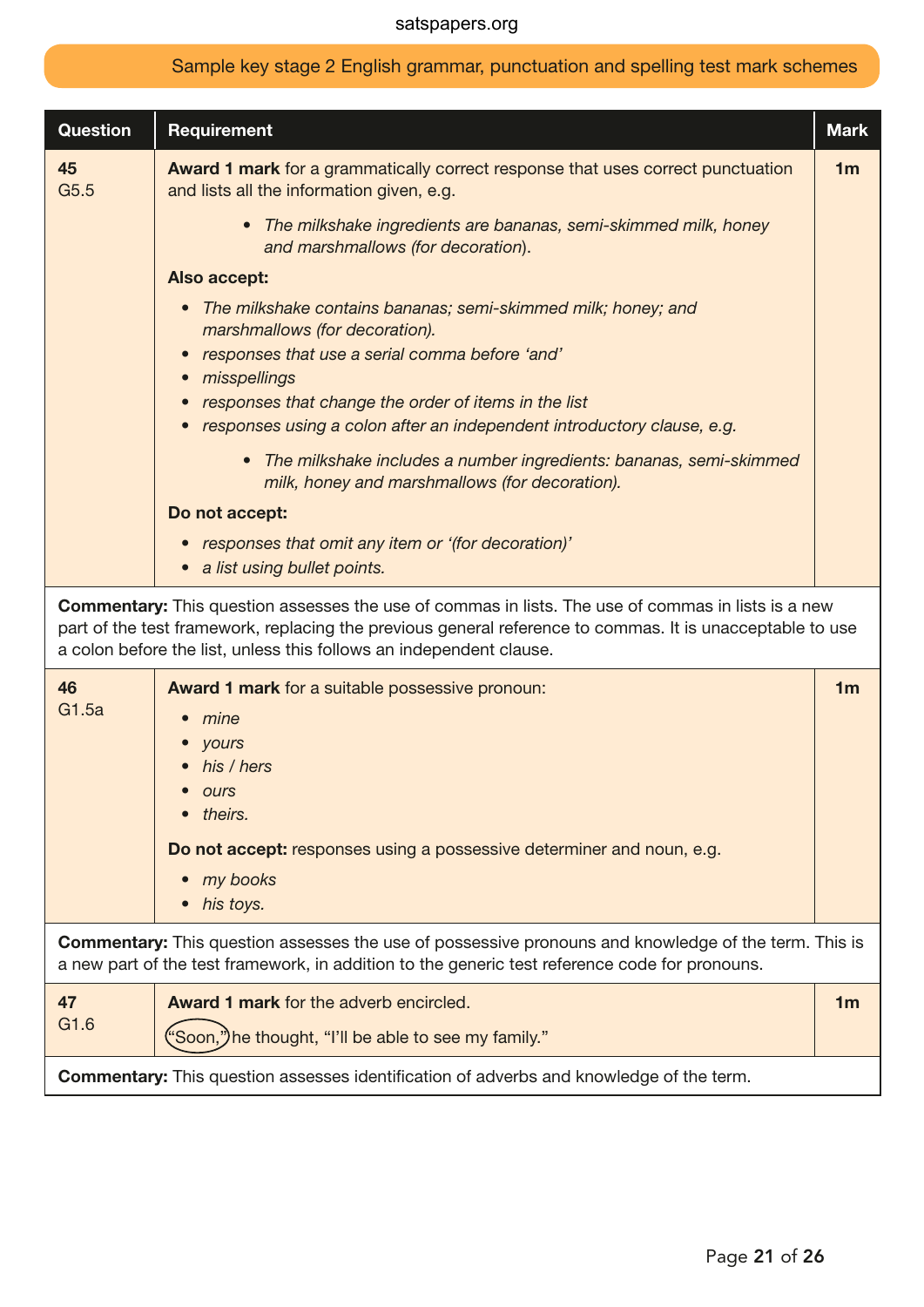| <b>Question</b>                                                  | <b>Mark</b><br>Requirement                                                                                                                             |                |  |  |
|------------------------------------------------------------------|--------------------------------------------------------------------------------------------------------------------------------------------------------|----------------|--|--|
| 48<br>G <sub>5.10</sub>                                          | <b>Award 1 mark</b> for a correctly placed colon.<br>The school offered three clubs for its pupils: art and craft, dance and chess.                    | 1 <sub>m</sub> |  |  |
|                                                                  | <b>Commentary:</b> This question assesses the use of the colon and knowledge of the term. Colons were<br>previously assessed only in the Level 6 test. |                |  |  |
| 49<br>G5.2<br>full stop<br>$\vert\mathcal{V}\vert$               |                                                                                                                                                        | 1 <sub>m</sub> |  |  |
| <b>Commentary:</b> This question assesses the use of full stops. |                                                                                                                                                        |                |  |  |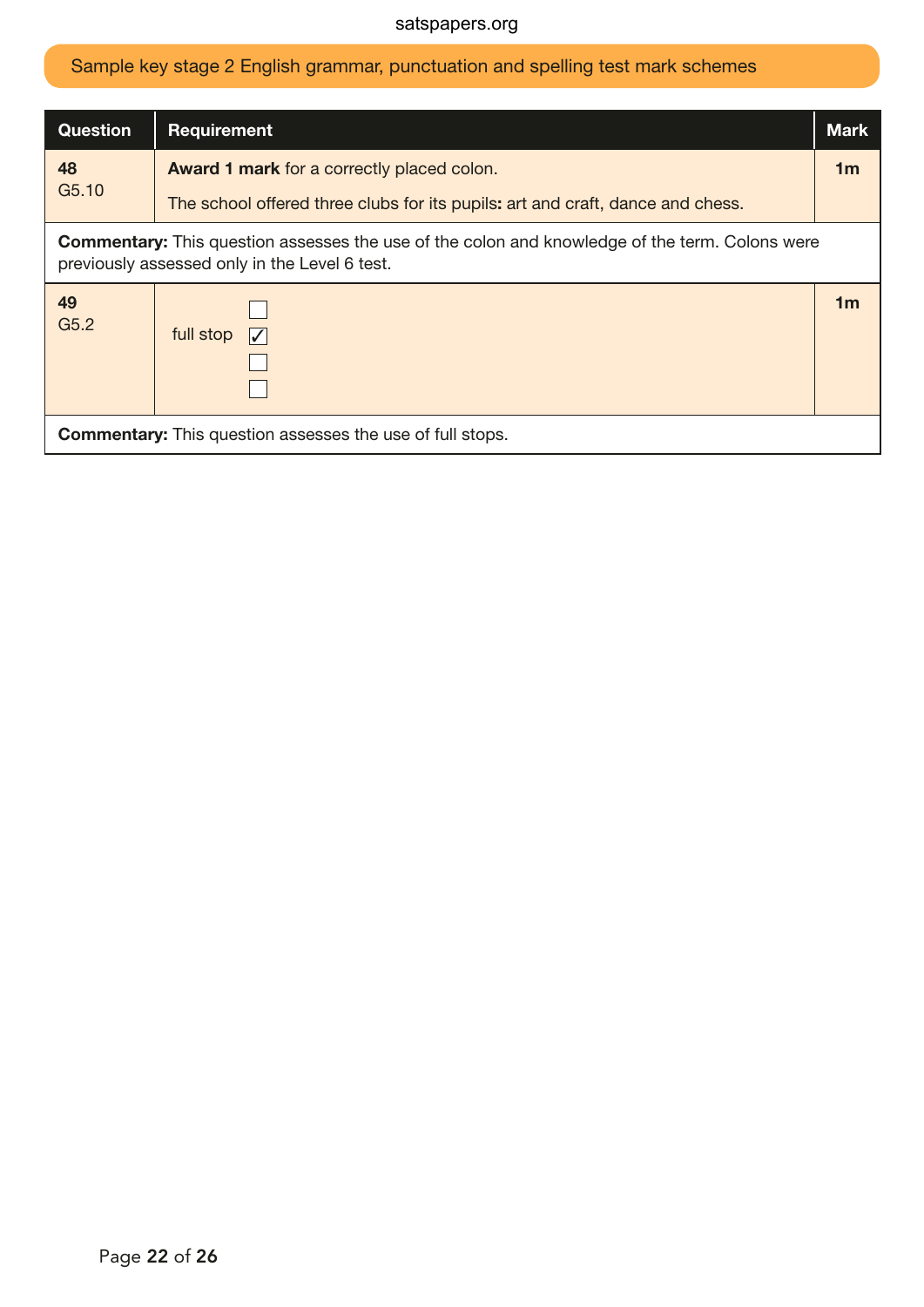## <span id="page-22-0"></span>6. Paper 2: spelling

### 6.1 Content domain coverage for Paper 2: spelling

This information is provided in Table 3.

### 6.2 General guidance on marking Paper 2: spelling

The following guidance applies to all questions in Paper 2. Please read this carefully before applying the individual mark schemes.

- If the pupil makes more than one attempt, it must be clear which answer the pupil wishes to be marked. If the pupil makes two or more attempts and it is not clear which is to be considered, the mark is not awarded.
- The pupil can answer in upper or lower case, or a mixture of the two. The exception to this is for days of the week and months of the year, which must be written in lower-case letters with an initial capital letter for the award of the mark.
- If the pupil has answered with the correct sequence of letters but has incorrectly inserted an apostrophe or a hyphen, the mark is not awarded.
- If the pupil has answered with the correct sequence of letters but these have been separated into clearly divided components, with or without a dash, the mark is not awarded.

|    | <b>Spelling</b>                                                  |                                                                                  |
|----|------------------------------------------------------------------|----------------------------------------------------------------------------------|
|    |                                                                  |                                                                                  |
| 2. | The spy was sent on a secret ____________________.               | 12. The magician performed an _______________________                            |
|    | and comfortable.                                                 | 13. Jane had to _________________________ the cloakroom to get her gloves.       |
|    | 4. The __________________________ showed which way to go.        | 14. The skydiver released her ______________________                             |
|    | <b>5.</b> China is a large <u>_____________________</u> .        |                                                                                  |
|    | 6. Laura won a medal for ________________________.               |                                                                                  |
|    | <b>7.</b> Not all berries are                                    | 17. First, ___________________________the sugar in 300ml of hot water.           |
| 8. | Sit up straight to improve your ______________________.          | 18. The grey clouds looked _________________________ in the sky.                 |
|    | 9. Karen went on a ___________________________ ride in Lapland.  | 19. Omar put the cutlery back in the _____________________.                      |
|    | 10. Misha ate a _____________________________ chocolate pudding. | 20. Ellen's gold bracelet was her most treasured _______________________________ |
|    |                                                                  | <b>END OF TEST</b>                                                               |
|    |                                                                  |                                                                                  |

### 6.3 Pupil version of Paper 2: spelling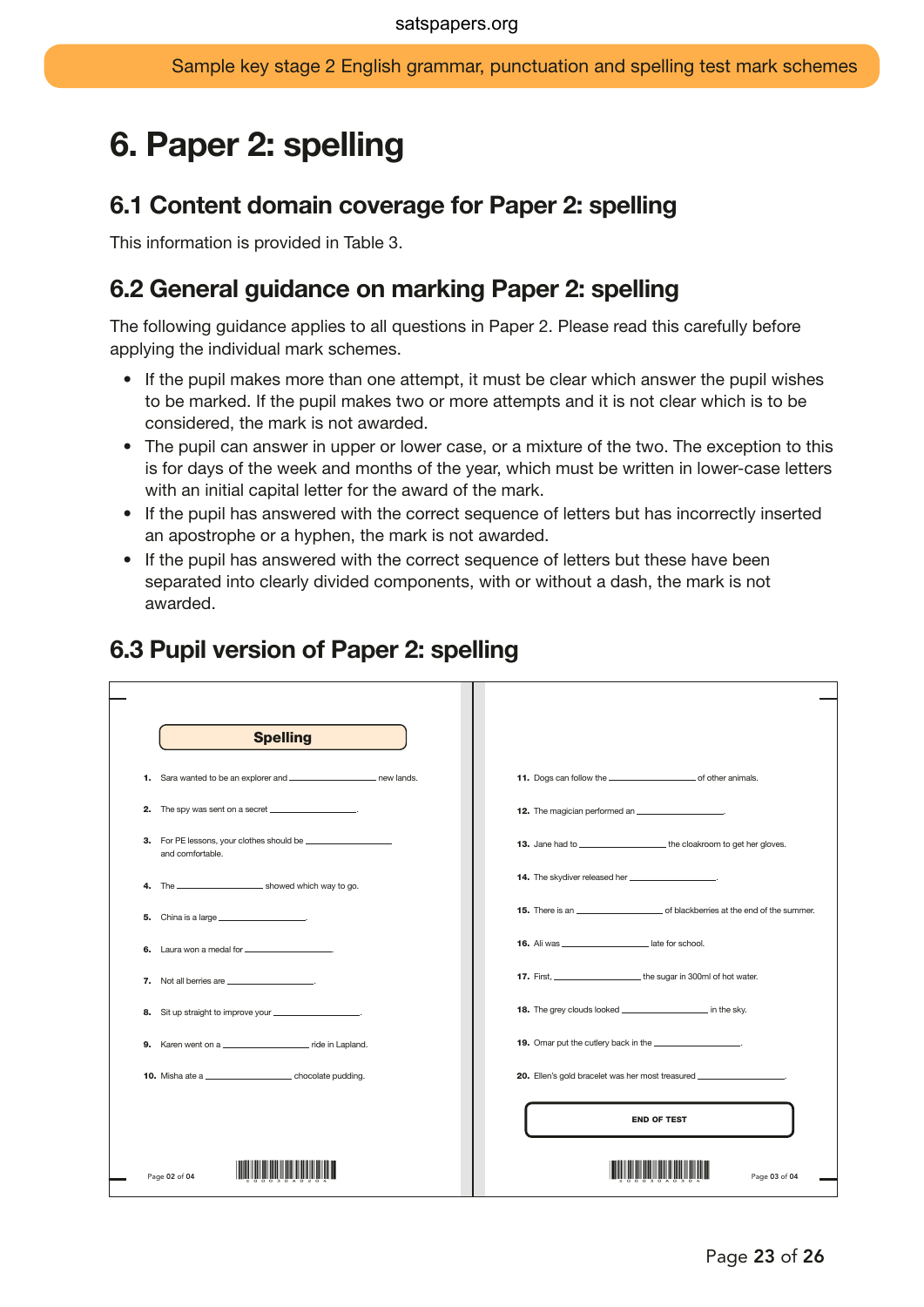## <span id="page-23-0"></span>7. Mark schemes for Paper 2: spelling

Table 3 sets out the content domain coverage for spellings in Paper 2. Information relating to the codes in Table 3 can be found in the key stage 2 English grammar, punctuation and spelling test framework.

#### Table 3: Mark schemes for Paper 2

| Qu.                | <b>Spelling</b> | <b>Mark</b> | <b>Content domain coverage</b>                                               |
|--------------------|-----------------|-------------|------------------------------------------------------------------------------|
| 1                  | discover        | 1           | S41 - Prefixes                                                               |
| $\overline{2}$     | mission         | 1           | S47 - Endings which sound like / [an /, spelt<br>-tion, -sion, -ssion, -cian |
| 3                  | loose           | 1           | S61 - Homophones, near homophones and other<br>words that are often confused |
| 4                  | sign            | 1           | S60 - Words with 'silent' letters                                            |
| 5                  | country         | 1           | S40 - The / ^ / sound spelt ou                                               |
| 6                  | gymnastics      | 1           | S39 - The / i / sound spelt y other than at the end<br>of words              |
| $\overline{7}$     | edible          | 1           | S56 - Words ending in -able and -ible<br>Words ending in -ably and -ibly     |
| 8                  | posture         | 1           | S44 - Words with endings sounding like / 30 / or /<br>$t$ [ $\theta$ /       |
| 9                  | sleigh          | 1           | S52 - Words with the / et / sound spelt ei, eigh, or<br>ey                   |
| 10                 | delicious       | 1           | S46 - The suffix -ous                                                        |
| 11                 | scent           | 1           | S51 - Words with the / s / sound spelt sc                                    |
| 12                 | illusion        | 1           | S45 - Endings which sound like / 3an /                                       |
| 13                 | re-enter        | 1           | S41- Prefixes                                                                |
| 14                 | parachute       | 1           | S49 – Words with the / ∫ / sound spelt ch                                    |
| 15                 | abundance       | 1           | S55 - Words ending in -ant, -ance, -ancy, -ent,<br>-ence, -ency              |
| 16                 | unavoidably     | 1           | S56 - Words ending in -ably and -ibly                                        |
| 17                 | dissolve        | 1           | S41 - Prefixes                                                               |
| 18                 | ominous         | 1           | S46 - The suffix -ous                                                        |
| 19                 | drawer          | 1           | S61 - Homophones, near homophones and other<br>words that are often confused |
| 20                 | possession      | 1           | S47 - Endings which sound like / fan /, spelt<br>-tion, -sion, -ssion, -cian |
| <b>Total marks</b> |                 | 20          |                                                                              |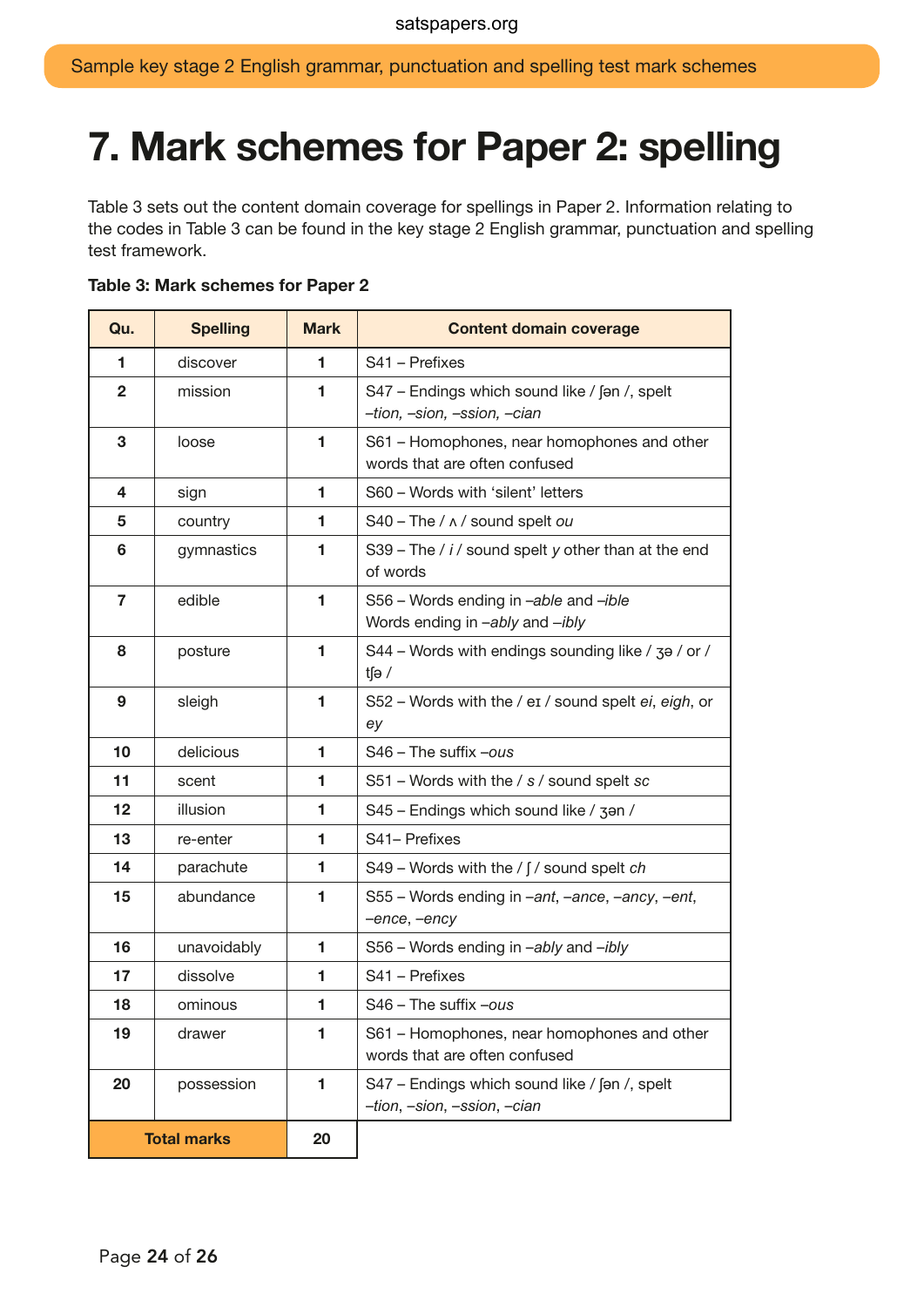[BLANK PAGE]

This page is intentionally blank.